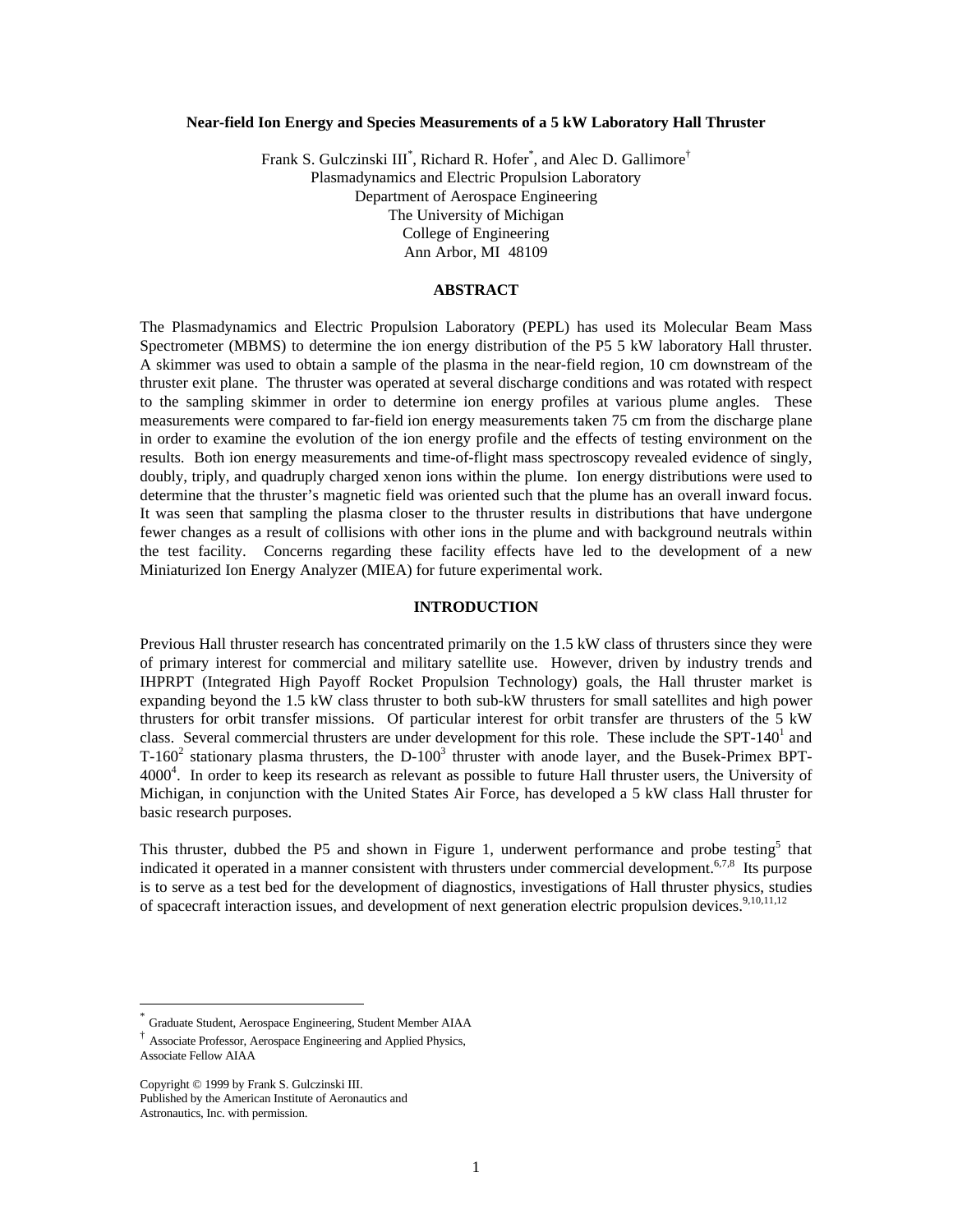

Figure 1: University of Michigan/USAF P5 5 kW Hall Thruster

In this work, PEPL's Molecular Beam Mass Spectrometer (MBMS), initially developed by King,<sup>13</sup> was used to investigate the ion energy and charged species composition of the 5 kW Hall thruster. The purpose of this work was threefold. First, the test facility had undergone a pumping upgrade since King's tests (see next section) which lowered the pressure during testing, thereby reducing the chance of plume ions colliding with background neutral particles. By reducing the collision probability we obtain measurements that are more representative of the true plasma distributions. Second, flexibility in choosing the operating conditions of this Hall thruster allowed for testing at multiple operating points. This is important since many operational concepts require the Hall thruster to perform several missions at different power levels over the lifetime of the satellite. Third and most importantly, the system was modified to allow near-field measurements to be taken by placing a sampling orifice 10 cm away from the discharge plane of the thruster. This allowed for an investigation of the evolution of ion energy and charge state profiles, as well as facility effects.

## **EXPERIMENTAL SETUP**

Tests were performed in PEPL's 6 m by 9 m Large Vacuum Test Facility (LVTF). This is the same facility used in previous work at  $PEPL<sup>14</sup>$ , but prior to these tests, it was refitted with four CVI model TM-1200 Re-Entrant Cryopumps. Each cryopump is surrounded by a liquid nitrogen baffle, as shown in Figure 2. These cryopumps have replaced the diffusion pumps previously used for high vacuum work. They provide a xenon pumping speed measured at 140,000 l/s with a base pressure of  $2*10^{-7}$  Torr. Pressure was determined by averaging the measurements of two ion gauges: a Varian model 571 gauge with a HPS model 919 Hot Cathode Controller and a Varian model UHV-24 nude gauge with a Varian UHV senTorr Vacuum Gauge Controller. The Varian nude gauge, the senTorr controller, and the connecting cable were calibrated as a unit on nitrogen. A calibration factor of 2.87 was used to correct for xenon.<sup>15</sup> Propellant flow was controlled by two MKS model 1100 Flow Controllers, which were calibrated using a known volume and the ideal gas law corrected for the compressibility of xenon.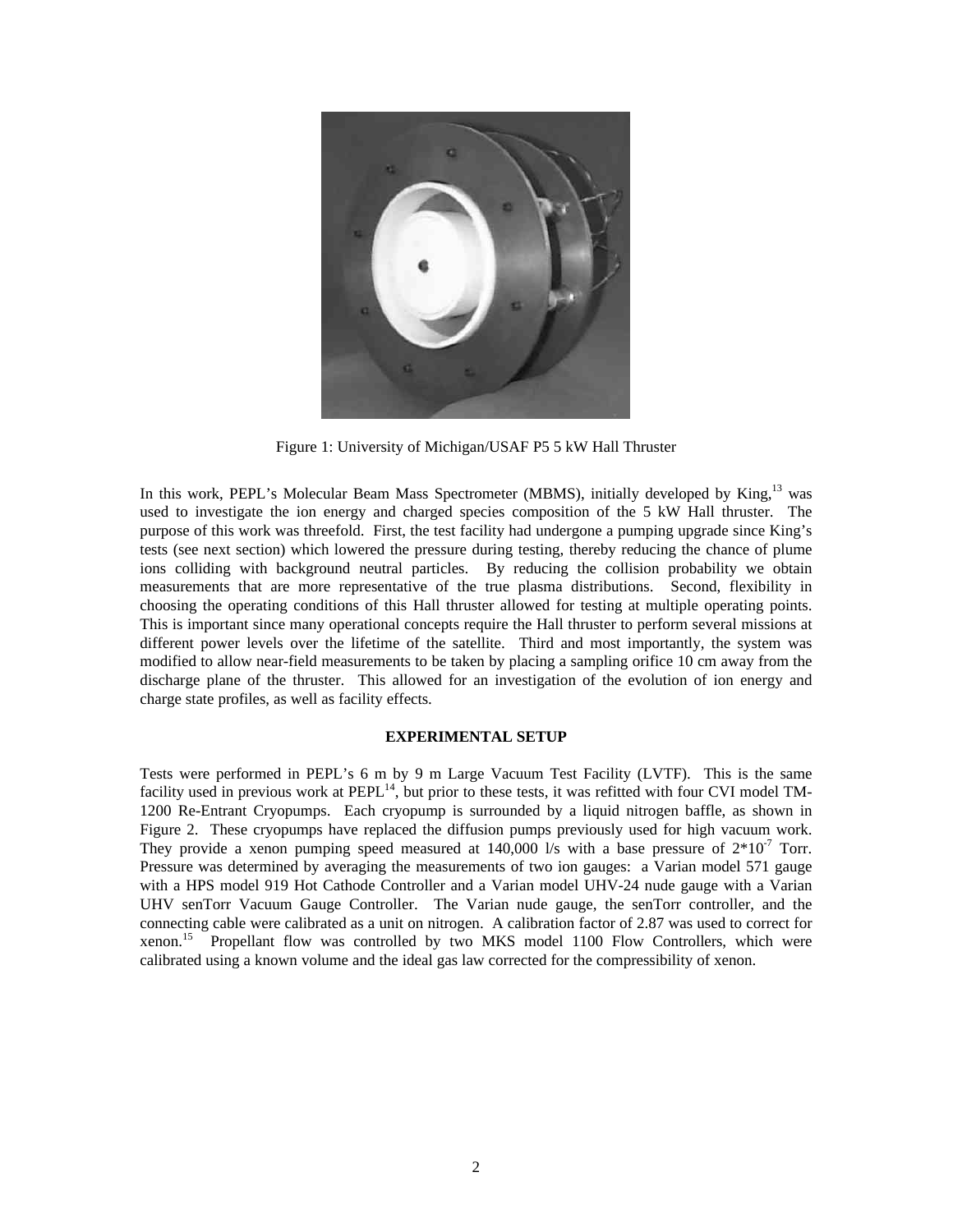

Figure 2: University of Michigan Large Vacuum Test Facility

Laboratory power supplies were used to provide thruster power. The main discharge was supplied by a Sorensen model DCR 600-16T. Current was supplied to the inner and outer electromagnets by a Kikusui model PAD 55-10L and a Kikusui model PAD 35-10L, respectively. The cathode heater and igniter were powered by a Kepco model ATE 36-30M and a custom-built high voltage ignition supply. The discharge circuit of the thruster was electrically isolated during operations. A filter consisting of 1.3  $\Omega$  equivalent resistance in series with the discharge current and a 95 μF capacitor in parallel was used to dampen thruster oscillations.

The MBMS is a time-of-flight mass spectrometer with a 45-degree parallel plate energy analyzer. It is essentially two instruments in one, that when used together can give direct measurements of both ion energy and species composition. The mass spectrometer is mounted to one end of the LVTF. Ions pass into the MBMS through a sampling orifice. Two diffusion pumps are used to evacuate the MBMS in order to reduce the chance for collisions between beam ions and background gas. The beam enters the 45 degree energy analyzer, which allows only ions of a specific energy-to-charge ratio to pass through and reach the detector. This ratio is selected by setting the electric field between the plates of the analyzer. By sweeping the value of this field, an entire ion energy distribution function can be determined.

For species composition, the time-of-flight mass spectrometer is used. This is the same physical system, with an electrostatic beam gate placed just downstream of the sampling orifice. By pulsing the gate open and recording the time it takes for the ions to reach the detector at the end of the energy analyzer, the individual species of the plasma can be detected. This can be done because, while all of the ions passing through the analyzer for a given pass voltage have the same energy-to-charge ratio, the Hall thruster accelerates them to different velocities based on their charge state. Since their velocities are different, they will arrive at the detector at different times. Reference 13 provides more detail regarding the theory and development of the 45-degree energy analyzer and the time-of-flight system.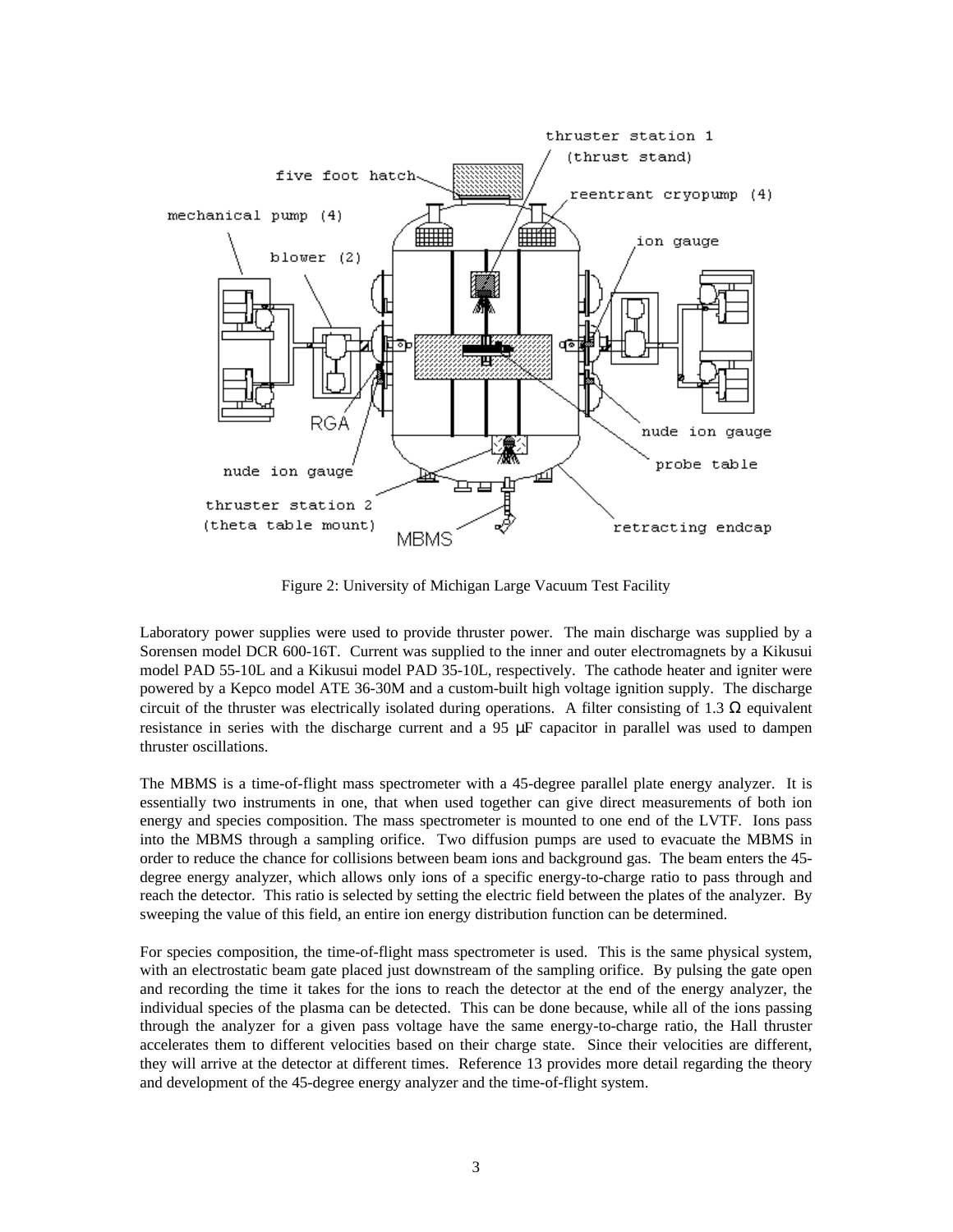The thruster was mounted at Thruster Station 2, as seen in Figure 2, on a New England Affiliated Technologies (NEAT) rotary positioning table. This allows it to be rotated with respect to the sampling orifice. This table has an angular accuracy of 0.05° and a repeatability of 0.007°.

For measurements 75 cm from the thruster exit plane, the system was configured as shown in Figure 3. For these measurements, the center of rotation was the center of the thruster. Ion energy measurements were taken in  $5^\circ$  increments from  $0^\circ$  until loss of signal – typically  $\sim 105^\circ$ . Because the signal intensity drops off rapidly away from centerline, species composition measurements were taken at  $0^{\circ}$  only. The sampling orifice was aligned with the 45-degree energy analyzer entrance slit by passing a laser through the entrance slit such that it was parallel to the ion beam path. The sampling orifice was then aligned to that beam. The thruster angle was set such that the laser was tangent to the face of the thruster when it was oriented at 90°. For ion energy measurements, the 45-degree pass voltage was swept from 0 to 1000 V in 1 V increments by a Keithley model 2410 SourceMeter. This sourcemeter had a rated accuracy of better than 0.012% over the full rage of interest. Due to the nature of the energy analyzer,  $13$ this results in a sweep of ion energy of 0 to 1800 V. For species composition, measurements were taken at the peak ion energy, as determined using the 45-degree energy analyzer, and in 20 V increments above and below that voltage. The time-of-flight path length was 2.34 m.



Figure 3: Far-field Configuration

For near-field measurements, 10 cm from the thruster exit plane, an extension to the system was built. The extension is shown with the complete system in Figure 4 and in detail in Figure 5. This added approximately 67 cm of length to the system. For these measurements the center of rotation was the center of the annular discharge chamber. This was done so that the ion energy contributions of one side of the discharge chamber could be examined independently of the other so as to minimize the detection of crossover flow. Ion energy measurements were taken in  $5^\circ$  increments from  $0^\circ$  until loss of signal – typically  $\sim 90^\circ$ . Again, species composition measurements were taken at  $0^\circ$  only. Alignment was performed in the same manner as for the far-field measurements. Ion energy and species composition measurements were performed over the same range as for far-field measurements. For the near-field measurements, the time-of-flight distance was increased to 2.92 m due to the use of a miniaturized gate near the sampling skimmer.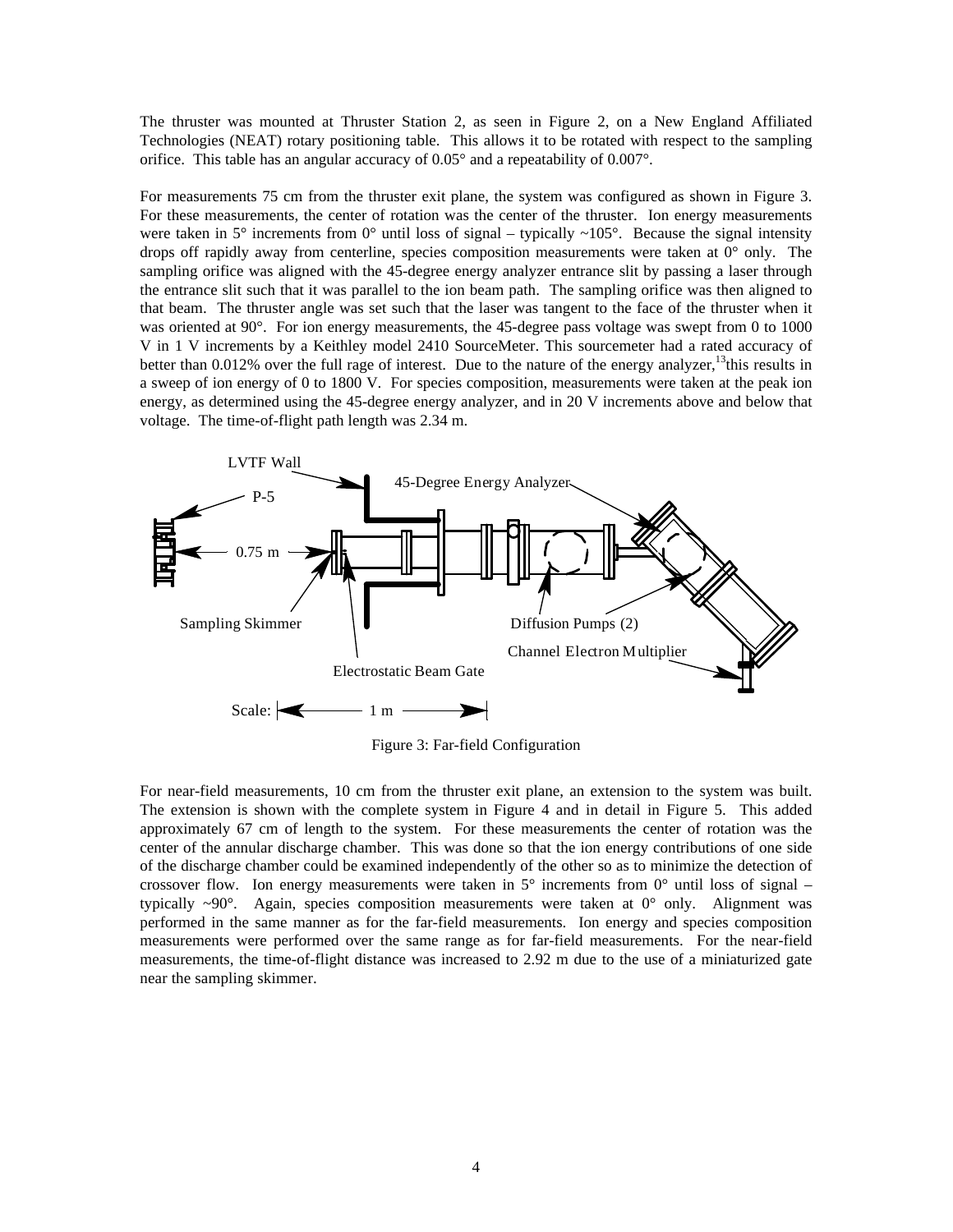

Figure 4: Near-field Configuration



Figure 5: Near-field Sampling Skimmer

# **EXPERIMENTAL RESULTS**

For both the near and far field, attempts to take data at three thruster operating conditions were made. These conditions are summarized in Table 1. Also listed are the tank pressures during these tests, corrected for xenon and averaged between two ion gauges. For comparison, during King's tests on the SPT-100 the maximum chamber pressure was  $5*10^{-5}$  Torr. Condition 1 represents running the thruster in a mode similar to a 1.5 kW Hall thruster such as the SPT-100 or D-55 TAL. Condition 3 is the full power 5 kW case. Condition 2 is an intermediate case that shares a current with Condition 1 and a voltage with Condition 3, allowing for comparisons while changing only one variable. Successful ion energy measurements were taken at all three conditions for both the near and far field. Complete species composition traces were taken at Condition 1 and Condition 2 in the far field. For far-field species measurements at Condition 3, an experimental failure interrupted the test. As will be shown later, based on the data that was collected it was decided that the experiment did not require completion. Species composition traces were also taken at Condition 1 and Condition 2 in the near field. Measurements were not taken for Condition 3 because operating the thruster at the high anode mass flow rates needed for a 10 A discharge in close proximity to the sampling skimmer resulted in neutralized propellant backstreaming into the discharge chamber. When this occurred, the thruster responded as if the anode mass flow rate had been increased - with an increase in current. Thus, the thruster was being forced to operate at an offnominal condition. This was not a problem during the ion energy measurements because they took far less time to complete.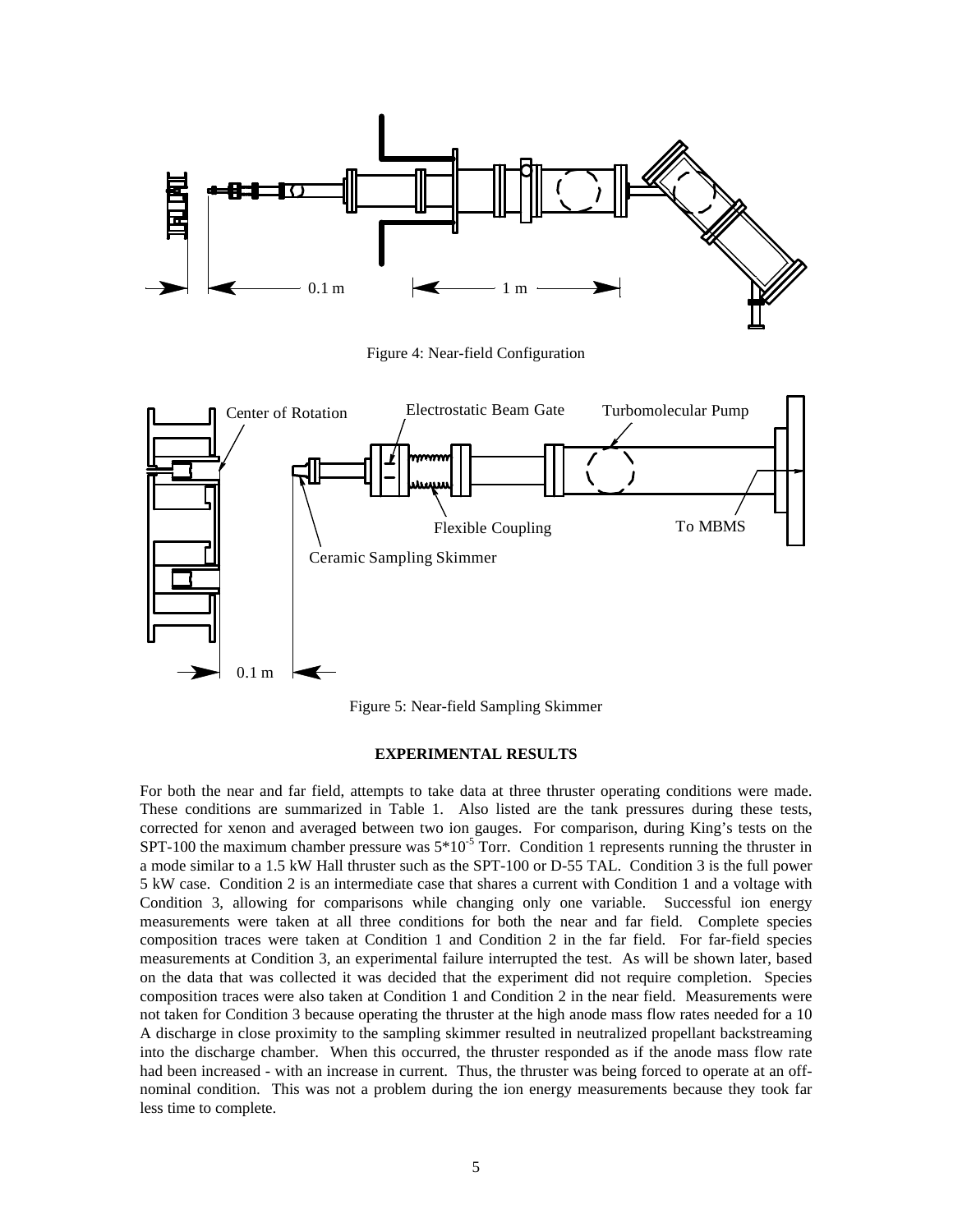|             | Discharge Voltage | Discharge Current | <b>Total Flow Rate</b> | Tank Pressure [Torr] |
|-------------|-------------------|-------------------|------------------------|----------------------|
|             |                   |                   | sccm l                 |                      |
| Condition 1 | 300               |                   | 64                     | $5.5*10^{-6}$        |
| Condition 2 | 500               |                   | 64                     | $5.5*10^{-6}$        |
| Condition 3 | 500               | ! 0.0             |                        | $8.5*10^{-6}$        |

Table 1: Thruster Operating Conditions – Cathode Flow Rate = 6 sccm for All Cases

When examining the ion energy results, we expect to see the results of two types of collisions: elastic collisions between ionic species, and inelastic charge exchange collisions between ionic species or between ions and neutral particles. These collisions can be recognized based on the following characteristics:

**Elastic Collisions** (between an ion of charge q=1 and an ion of charge q=n):

- A high voltage "tail" on the singly charged ion voltage/charge distribution that decays to zero at a voltage/charge equal to n times the maximum voltage/charge of the ion with charge n (in its precollision distribution)
- A low voltage "tail" on the voltage/charge distribution of the ion with charge n that decays to zero at a voltage/charge equal to 1/n times the minimum voltage/charge of the singly charged ion
- These "tails" decay monotonically without any local maxima

Since these ions see the same accelerating voltage, the maximum voltage/charge will be the same and will be very close to, but less than, the thruster discharge voltage. Thus, for n=2, the high voltage "tail" will decay to zero at approximately twice the discharge voltage. The minimum voltage/charge is more difficult to define as it depends on how far the accelerating potential drops within the ionization zone of the thruster. The peaks of both voltage distributions will occur at the same value of voltage/charge.

# **Charge Exchange (CEX) Collisions**

- CEX collisions produce appendages to the main distribution that do not decay monotonically as in the case of elastic collisions
- These appendages exhibit local maxima corresponding to the energy distribution of the colliding species
- CEX collisions conserve the shape of the original distribution
- Ion-Neutral CEX collisions only produce detectable ions at voltage/charge ratios greater than the original ion, whereas Ion-Ion CEX collisions can produce detectable ions at voltage/charge ratios above and below the original ions (neutral particles produced in these collisions are not detectable by the MBMS)

For example, if a doubly charged ion, accelerated by a potential V (thus energy,  $E \sim 2V$ , since  $E = qeV$ ), undergoes a CEX collision with a neutral atom (with zero velocity), there are two possible outcomes. In the first, there could be two electrons transferred from the neutral atom to the ion. However, this would result in a doubly charged ion with zero velocity – which will not travel to the detector, and a neutral atom with  $E~2V$  – but since neutrals do not pass through the 45-degree energy analyzer, it will not be detected. Thus the first outcome cannot be observed. The second outcome, however, can be observed. If one electron is transferred to the doubly charged ion, the resulting singly charged ion would have twice the energy of a normally produced singly charged ion. Thus, in the voltage/charge domain of the measurements of the MBMS, it will appear as a maximum at twice the most probable voltage found in the main distribution.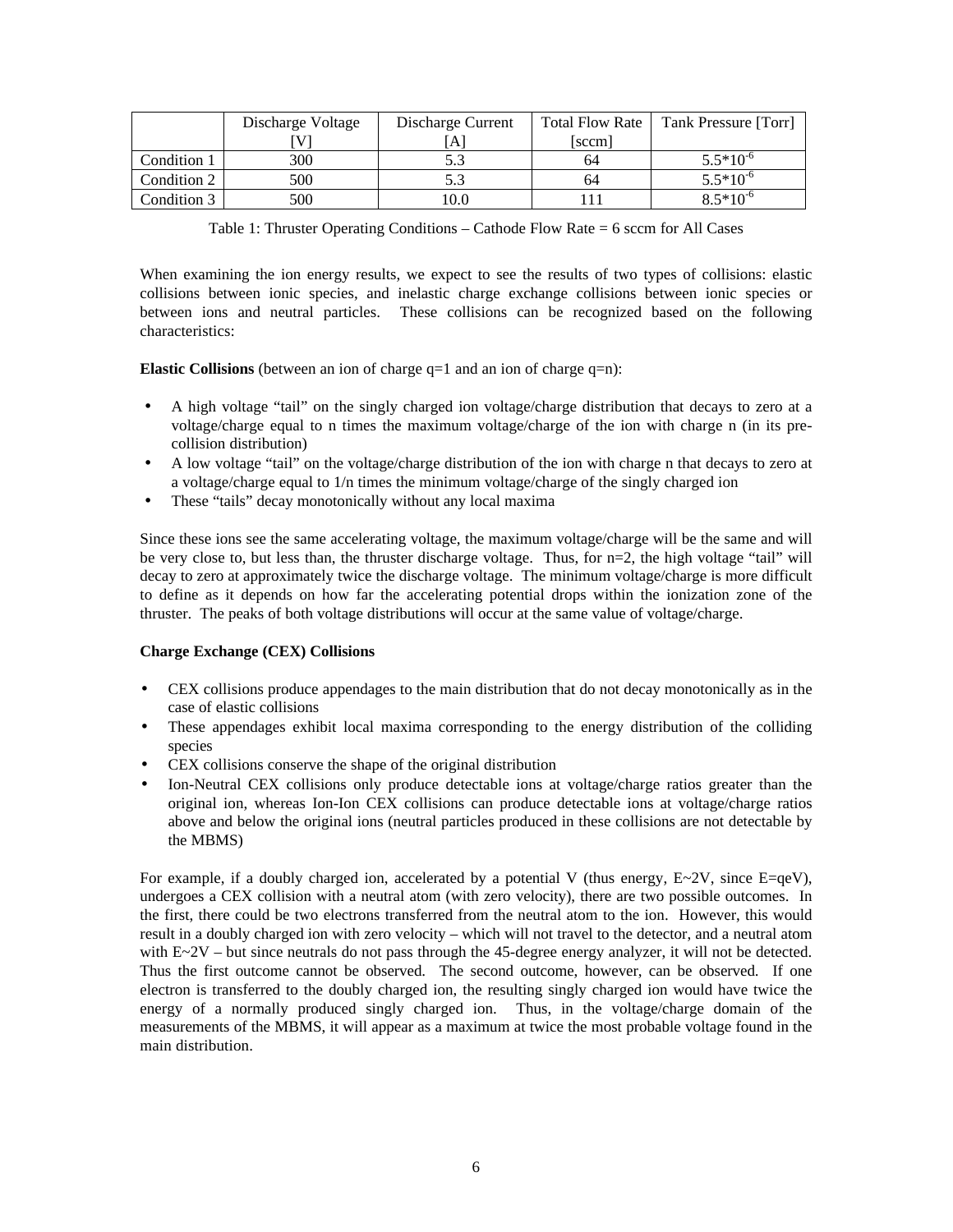# **Ion Energy**

Figures 6 through 8 show the far-field ion energy distributions for all three thruster operational conditions at an angle of 0 degrees (thruster pointed directly toward the sampling orifice).



Figure 6: Far-field Ion Energy Distribution - 0 Degrees - Condition 1 [Semi-log plot]







Figure 8: Far-field Ion Energy Distribution - 0 Degrees - Condition 3 [Semi-log plot]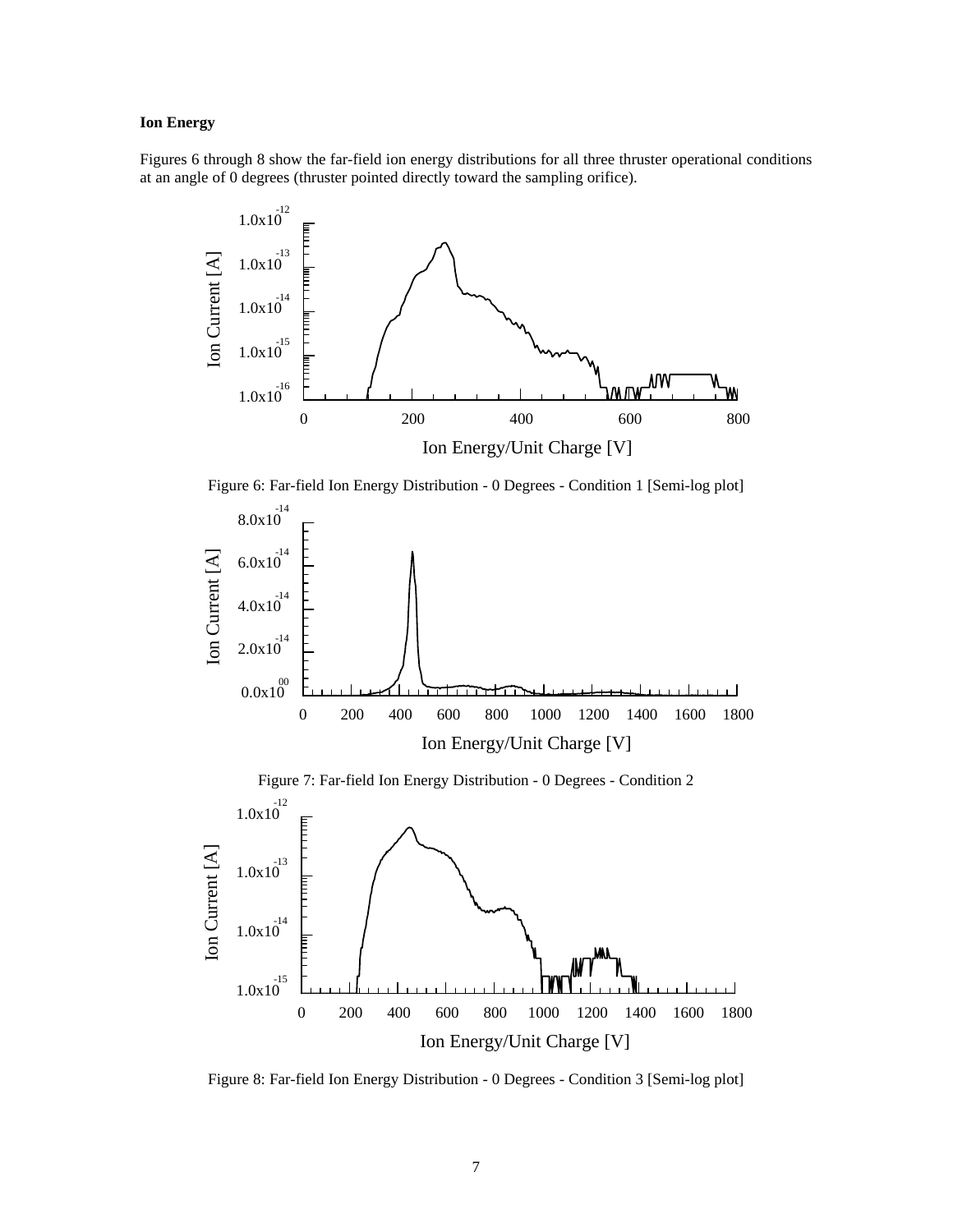In Figure 6, for Condition 1, the primary ion energy distribution has its peak at 263 V with respect to ground. For this condition, the plasma potential was approximately 7 to 8 V above ground. The peak is approximately 90% of the discharge voltage, which is what is expected for a well-developed Hall thruster.<sup>16</sup> In this distribution, we see strong evidence of elastic collisions between singly and doubly charged xenon ions, decaying at twice the discharge voltage. This behavior is very similar to that observed by King for the SPT-100. When this distribution is examined more closely on a semi-log plot as shown, small CEX collision peaks at 2X and 3X the primary peak are seen. Since there are no CEX peaks at voltages less than the primary peak, it appears that these peaks are the result of collisions by neutrals with doubly and triply ionized xenon that resulted in singly charged ions.

In Figure 7, for Condition 2, the primary distribution has its peak at 454 V with respect to ground and the plasma potential was approximately 7 to 8 V above ground. Again, as expected, the peak is approximately 90% of the discharge voltage. In this distribution, there is some indication of elastic collisions. There are, however, very noticeable ion-neutral CEX collision peaks at 1.5X, 2X, and 3X the primary peak. The 2X and 3X peaks are the result of collisions by neutrals with doubly and triply ionized xenon that resulted in singly charged ions. The 1.5X peak results from a collision of triply ionized xenon with a neutral that produced a doubly charged ion.

In the case of Condition 3 (Figure 8), the total flow rate has almost doubled, going from 64 sccm to 111 sccm. The peak of the primary distribution is 449 V with respect to ground and the plasma potential is 10 V above ground. As will be discussed later, the increase in flow rate leads to a large pressure build-up in front of the entrance orifice to the MBMS that increases the collision probability considerably. This is reflected in the ion energy distribution that shows significant elastic collision broadening. The 2X and 3X peaks similar to those observed for Condition 2 are evident in the semi-log plot, but any chance of observing the 1.5X peak is obscured by the broadening.

As the thruster is rotated to higher angles, similar trends were seen for all three conditions. For Condition 1, the profile changes very little from 0 to 40 degrees, maintaining the same shape as seen in Figure 6. Then, as shown in Figure 9, at 45° the profile begins to broaden significantly toward the lower energy side of the distribution. This trend continues to approximately  $50^{\circ}$  and then transitions into a shift of the primary peak location as seen at 60° where the maximum of the primary peak is at 205 V. At angles where this broadening and shift are seen, the ion current intensity is significantly lower than in areas where the distribution has its peak at the same voltage as at  $0^\circ$ . Beginning at 65°, the profile shifts back to the same shape seen at centerline. The intensity of the signal also increases, though it is far less than at centerline. The next region begins at approximately 85°, where we see evidence of significant numbers of ion-ion CEX collisions and a highly attenuated peak at the centerline voltage. The last signal region occurs at 100°, where we see a low intensity distribution of low energy ions created outside the discharge chamber. Beyond this, the signal fades into the noise at 105°.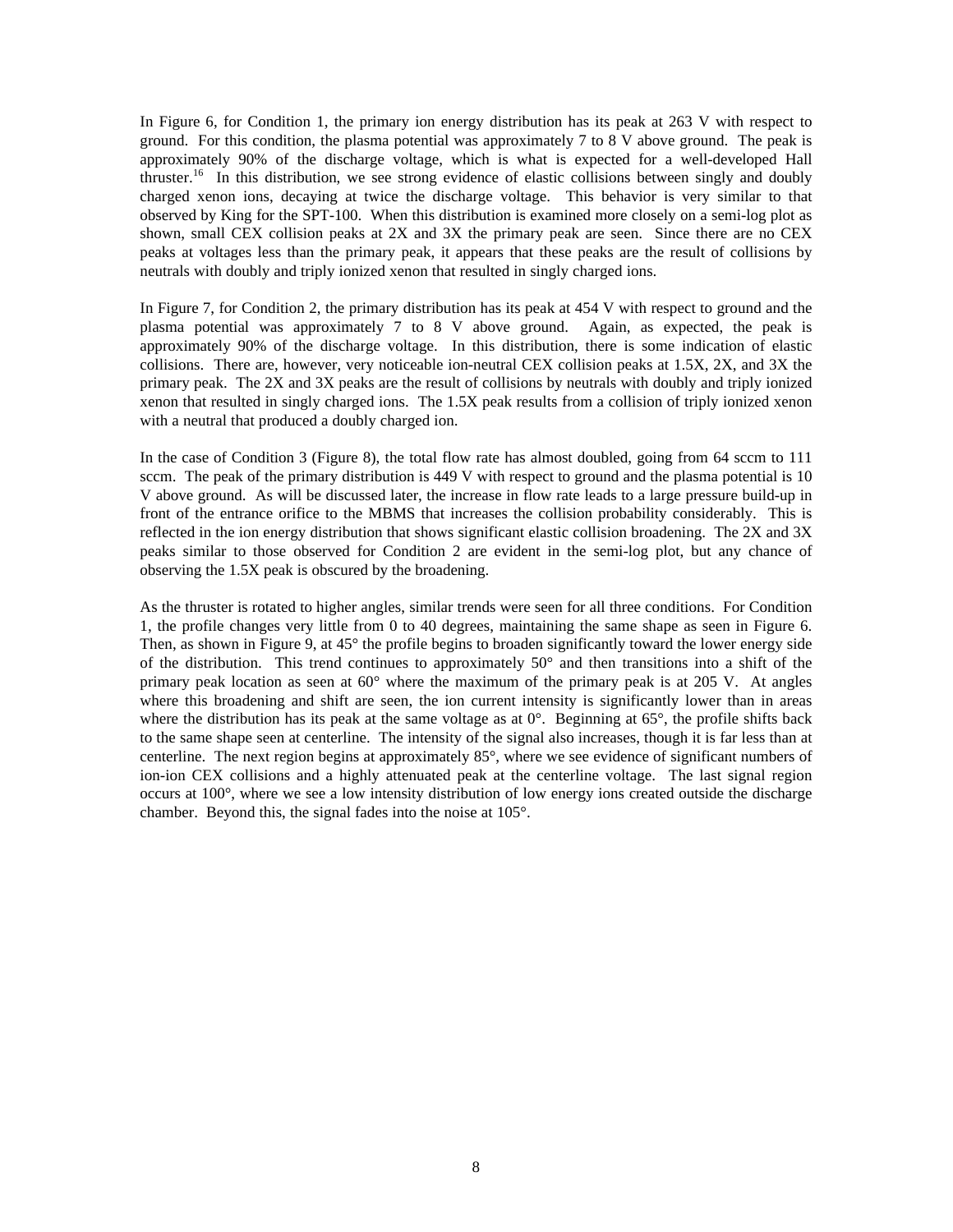

Figure 9: Off-Centerline Far-field Ion Energy Distributions - Condition 1

For Condition 2, the distributions retain the centerline shape of Figure 7 out only to 10°. Behavior at higher angles is illustrated in Figure 10. From 15° to 30°, the low energy side of the distribution grows, and is accompanied by high energy CEX collision peaks at 2X and 3X the peak voltage. This then transitions into a peak shift, though it is slightly different than for Condition 1. From  $35^\circ$  to  $50^\circ$ , the primary peak remains and is approximately the same intensity as the shifted peak. At these angles there is also a significant 2X CEX peak. Then, from 60° to 70°, the primary peak regains dominance, though the shifted peak remains – in this range, there is no 2X CEX collision peak. The signal then shifts back toward the centerline shape before becoming dominated by high energy ion-ion CEX peaks at 85°. Again there is a low energy distribution at 100° and the signal fades into the noise at 105°.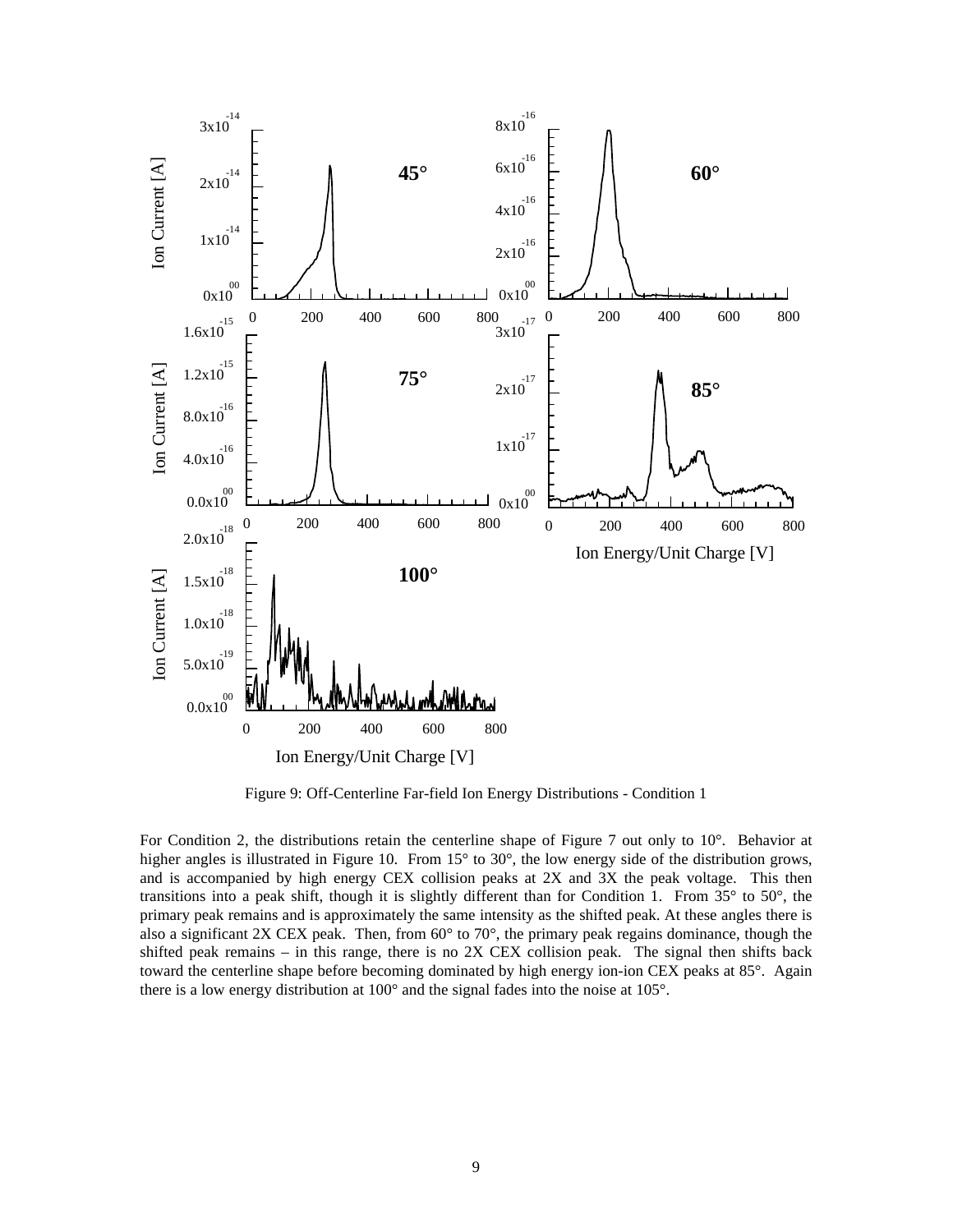

Figure 10: Off-Centerline Far-field Ion Energy Distributions - Condition 2

For Condition 3, the trends are qualitatively similar with subtle dissimilarities and are presented in Figure 11. The collision broadened centerline shape seen in Figure 8 remains out to 35°, with the broadening decreasing with angle, before increasing at 40°. Then from 45° to 60°, we see the peak shift. The peak then shifts back to the centerline voltage at 65°. It remains there until 80°, then begins to decrease in voltage, falling to 394 V at 95°. However, this peak shift is different than that typically seen around 45° because it is not accompanied by the broadening that characterizes the lower angle shift. The signal fades into noise at 100°, without experiencing the CEX collision or low ion energy regions.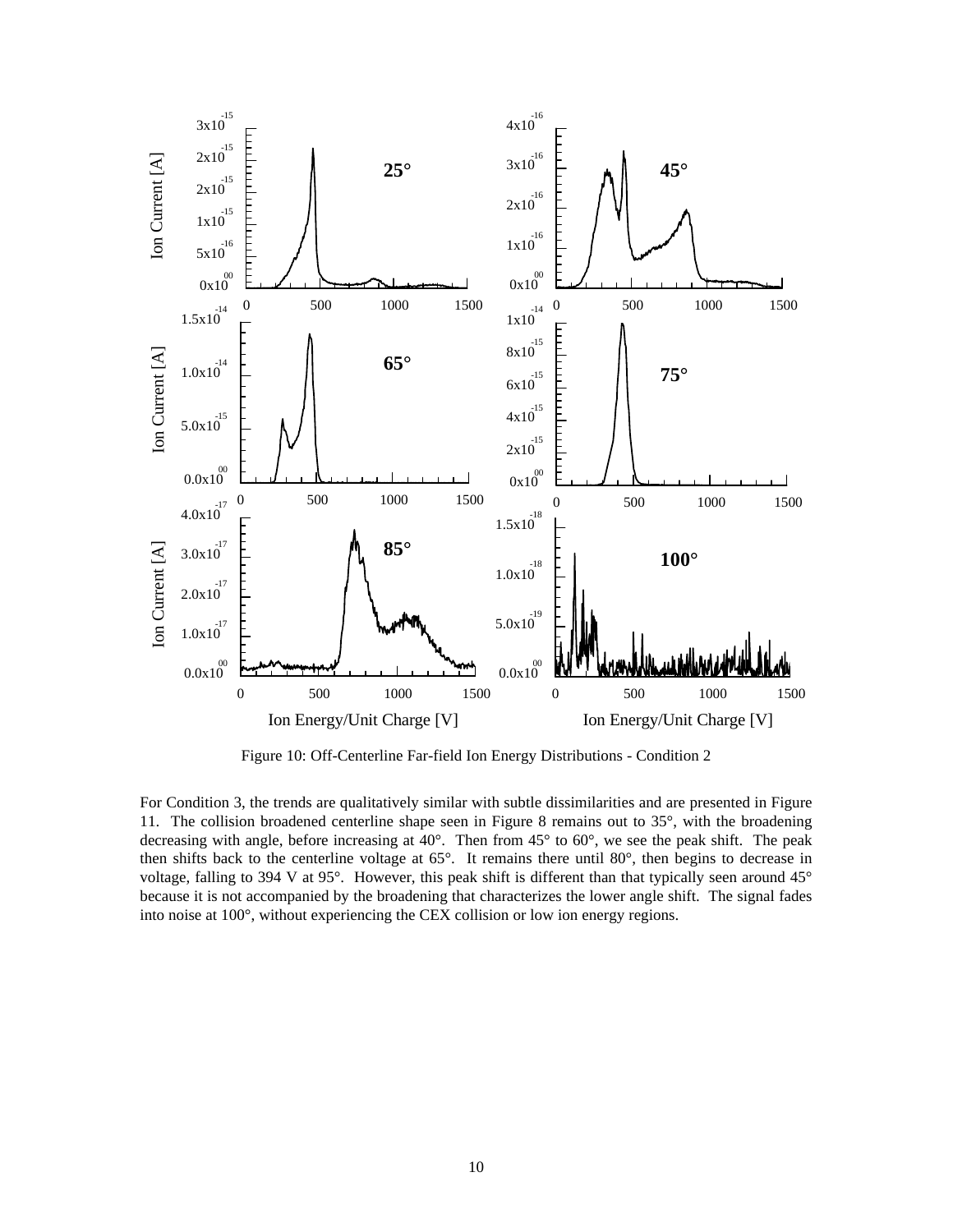

Figure 11: Off-Centerline Far-field Ion Energy Distributions - Condition 3

We now proceed to examine the near-field ion energy distributions, again starting with the  $0^{\circ}$ distributions for all three conditions.

In Figure 12, for Condition 1, the primary peak again has its maximum at 263 V. In the near field, the profile is CEX collision dominated. Upon closer examination, we see peaks at 1.33X, 2X, and 3X the discharge voltage. A peak at 1.33X indicates a CEX collision between a quadruply charged xenon ion and a neutral xenon atom with one electron exchanged. Peaks at 1.5X for triply charged xenon becoming doubly charged and at 4X for quadruply charged xenon are not seen at  $0^{\circ}$ , but are seen from  $5^{\circ}$  to  $15^{\circ}$  (see Figure 15).

In Figure 13 at Condition 2, the primary peak has a maximum at 456 V. Close examination shows that the profiles are again dominated by CEX collisions. Peaks are observed at 1.33X, 1.5X, 2X, and 3X the primary peak (due to their proximity, the 1.33X and 1.5X peaks tend to blend together into a single "bump" with two maxima). For most of the sweeps at Conditions 2 and 3, we observe an increase in intensity at the end of the scanning range. It is hypothesized that this is the beginning of the peak at 4X the primary peak  $(\sim1800 \text{ V})$ . Unfortunately, the scanning range of the sourcemeter is not sufficient to encompass this peak in its entirety.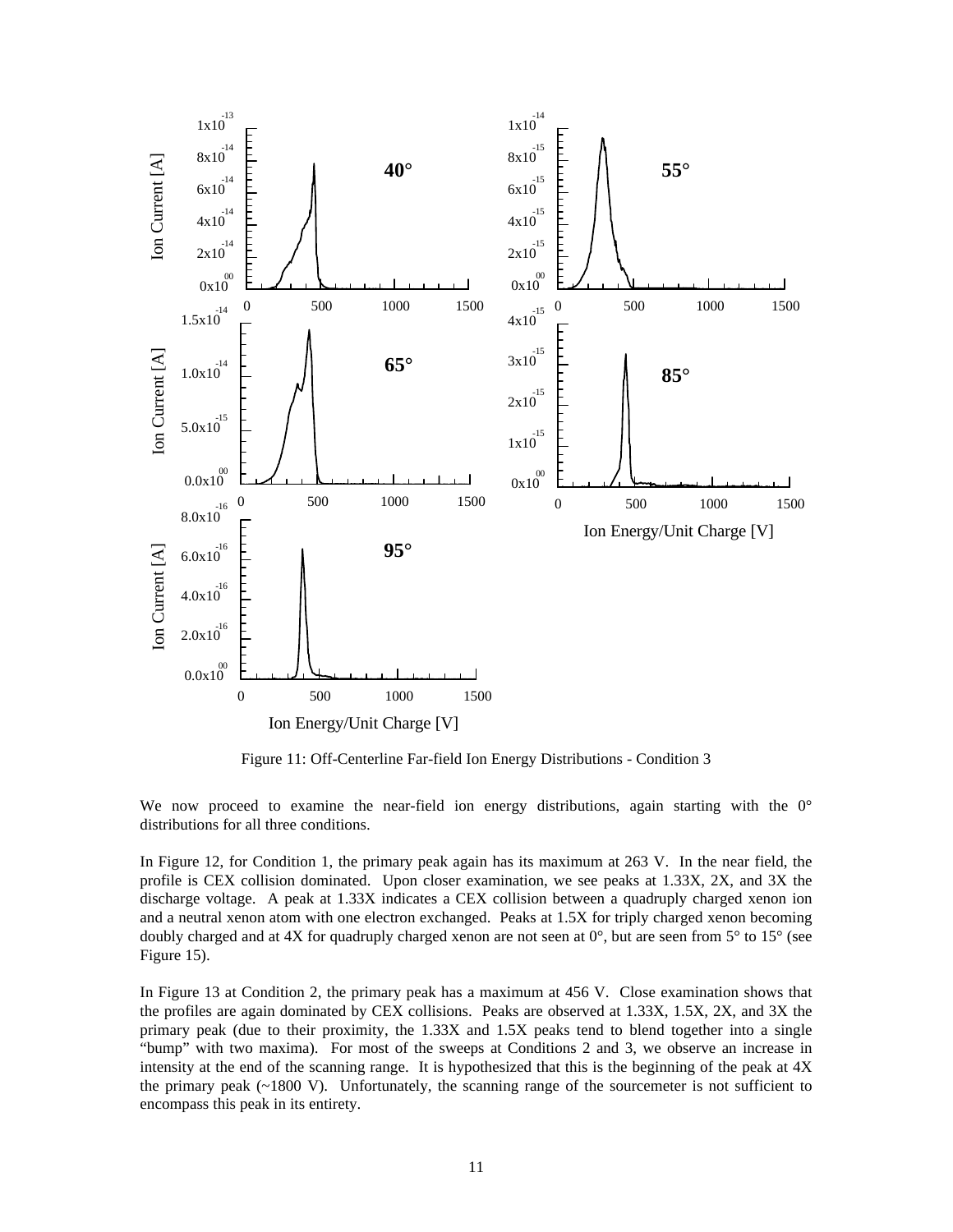The results for Condition 3 (Figure 14) are very similar to Condition 2, and do not suffer the broadening seen for the far-field measurements. It was, however, very difficult to take measurements at this condition, and many sweeps showed unusual amounts of noise and other detrimental effects.







Figure 13: Near-field Ion Energy Distribution - 0 Degrees - Condition 2



Figure 14: Near-field Ion Energy Distribution - 0 Degrees - Condition 3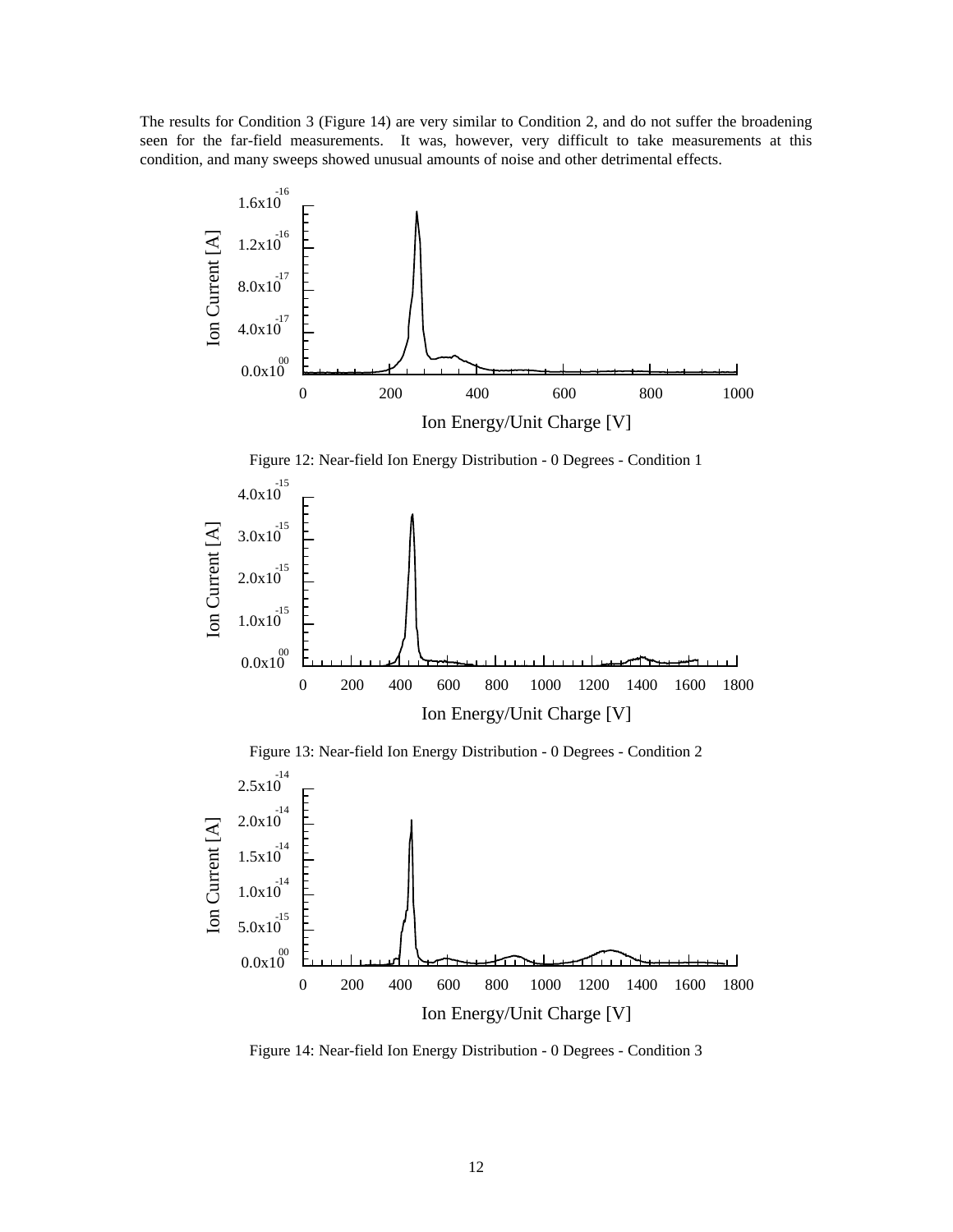As was seen for far-field measurements, when the thruster is rotated to higher angles, similar trends are observed for all three conditions. They are illustrated in Figure 15 for Condition 1. The centerline profile, seen in Figure 12 is maintained to 40 $^{\circ}$  off centerline. Then from 45 $^{\circ}$  to 55 $^{\circ}$ , there are strong 2X and 3X CEX peaks. From  $60^{\circ}$  to  $85^{\circ}$ , the CEX peaks remain, but the primary peak at 263 V is attenuated as seen at 70°. The primary peak briefly regains dominance at 90°, before the signal fades into the noise at 95°.



Figure 15: Off-Centerline Near-field Ion Energy Distributions - Condition 1

For Condition 2, the trends are almost identical. The only differences were that the primary peak at 456 V did not attenuate until an angle of  $65^\circ$ , instead of  $60^\circ$ , and the signal fades into the noise at  $90^\circ$ , before the primary peak has an opportunity to reappear.



Figure 16: Off-Centerline Near-field Ion Energy Distributions - Condition 2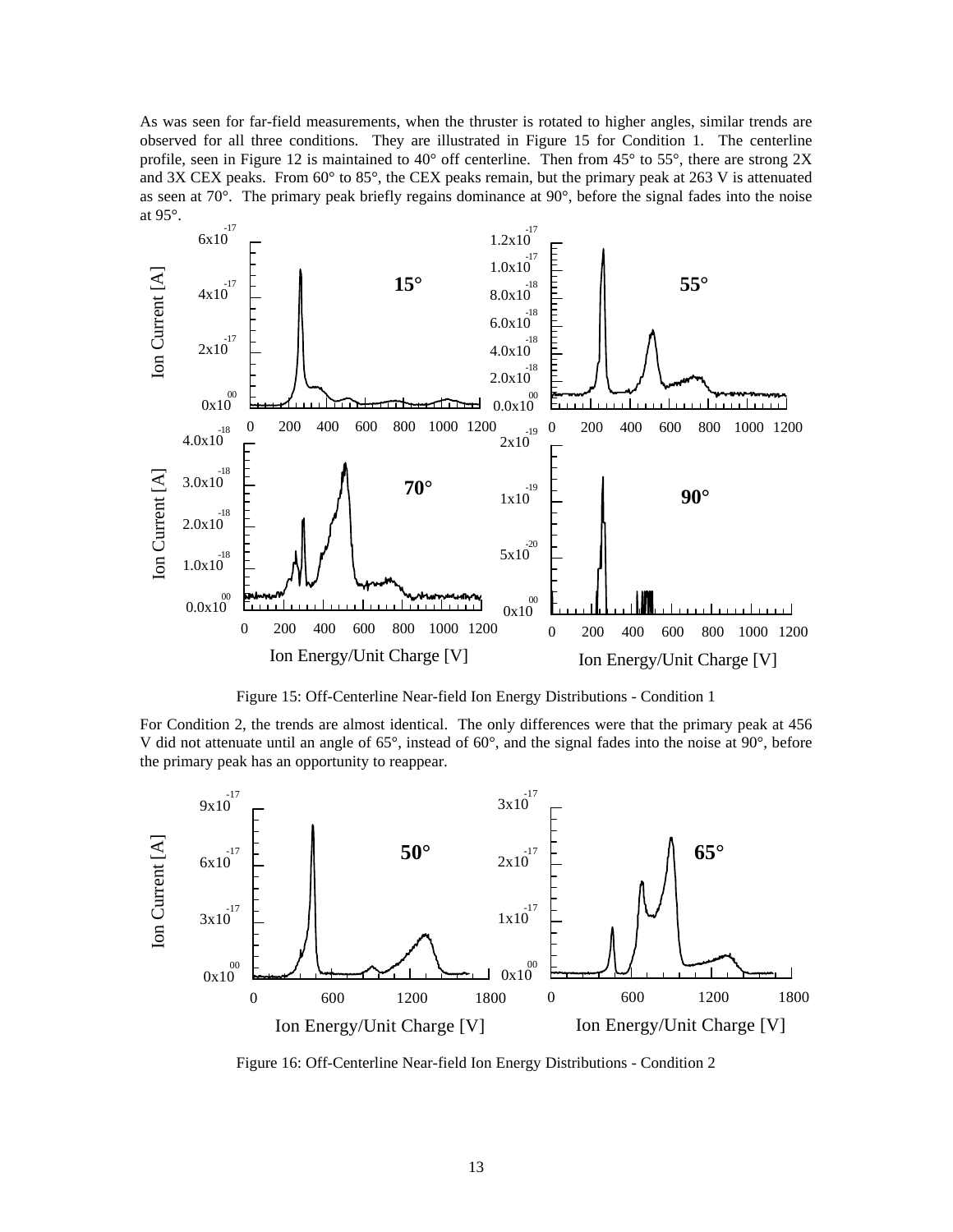Once again, Condition 3 (Figure 17) is somewhat different. The centerline structure remains to an angle of 15 $\degree$  with a maximum at 451 V. We then see significant CEX collision peaks from 20 $\degree$  to 40 $\degree$ . From 45° to 80°, these peaks fade, and the signal returns to a profile similar to centerline, though with significant collisional broadening on the low energy side. At 85°, the peak voltage begins to shift downward, similar to the far-field case, reaching 405 V at 90° before the signal fades into noise at 95°.



Figure 17: Off-Centerline Near-field Ion Energy Distributions - Condition 3

# **Time-of-flight Mass Spectroscopy**

Next we examine the results for species measurements obtained using the time-of-flight configuration of the instrument.

Beginning again with the far field, we look at the traces obtained as the ion beam is gated, allowing ions to separate based on their charge state. The peaks are measured on an oscilloscope versus time, then converted to a horizontal scale in terms of mass/charge. This is done using the time-of-flight distance and the pass voltage of the 45-degree energy analyzer (which is proportional to the acceleration potential that the ions experience and thus their velocity). The following profile was taken at  $0^{\circ}$  for Condition 1 at the primary peak (263 V).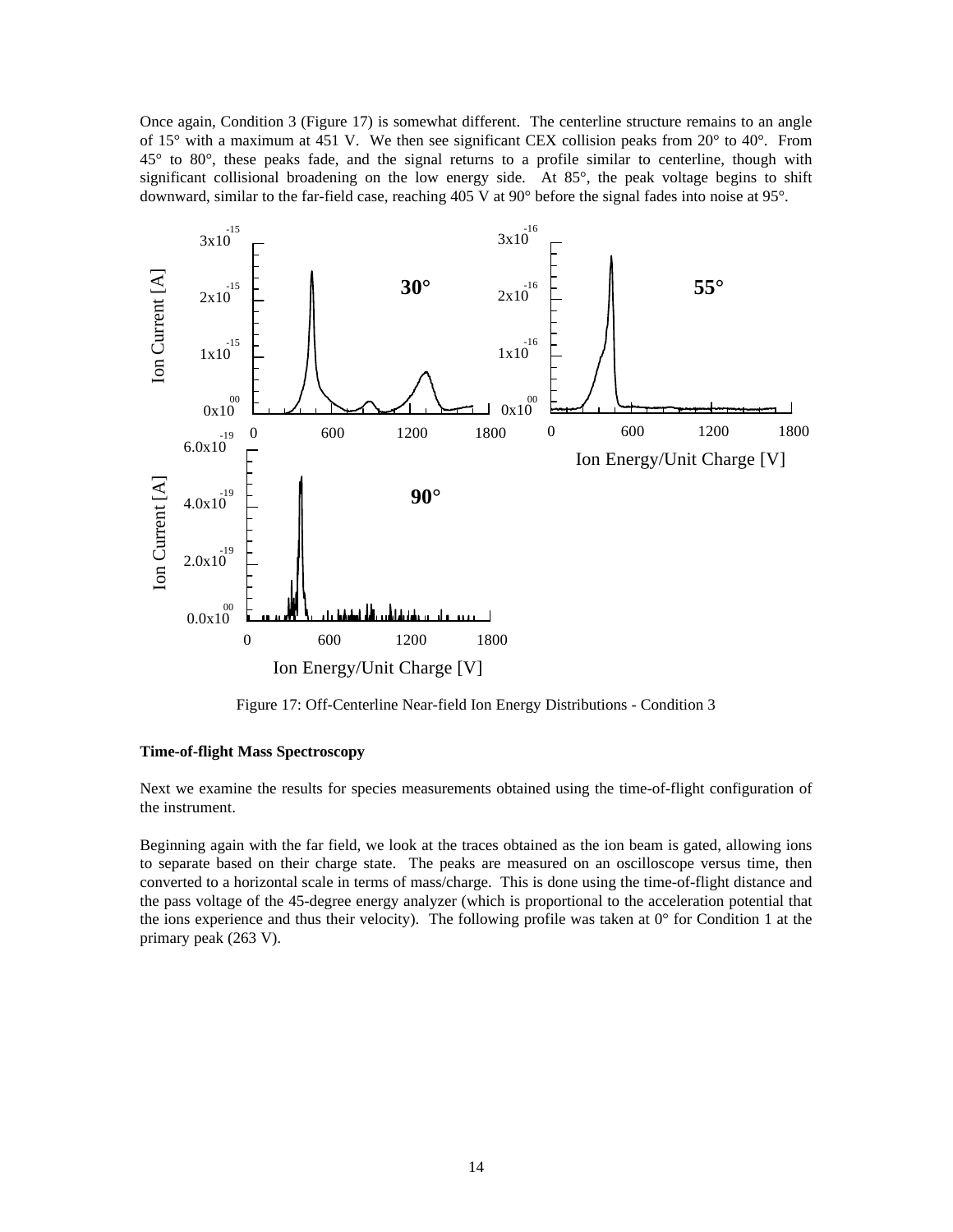

Figure 18: Far-field Time-of-flight Peaks for Condition 1 - Primary Voltage (263 V)

In this trace, singly, doubly, and triply ionized xenon were observed at 131, 65.5, and 44 AMU, respectively. The point of arrival of a species corresponds to the beginning of the rise of a peak. The width of the peak relates to the length of time that the gate is left open. If the gate is left open for a sufficient amount of time such that the peak is not clipped by the closing of the gate, the intensity is related to the density of a particular species. For a particular accelerating potentials, the individual species fraction,  $f_i$ , can be determined using the following equation, where  $I_i$  is the signal intensity and  $q_i$ is the charge.

$$
f_i(V) = \frac{I_i/\sqrt{q_i}}{\sum_i (I_i/\sqrt{q_i})}
$$

The fractions were determined at various accelerating potentials for all three conditions and are given in the following figures, along with a normalized ion energy trace taken at 0 degrees for reference. They show local maxima of double and triple ion fraction that correspond closely to bumps in the ion energy distribution, thus confirming their role as collisional products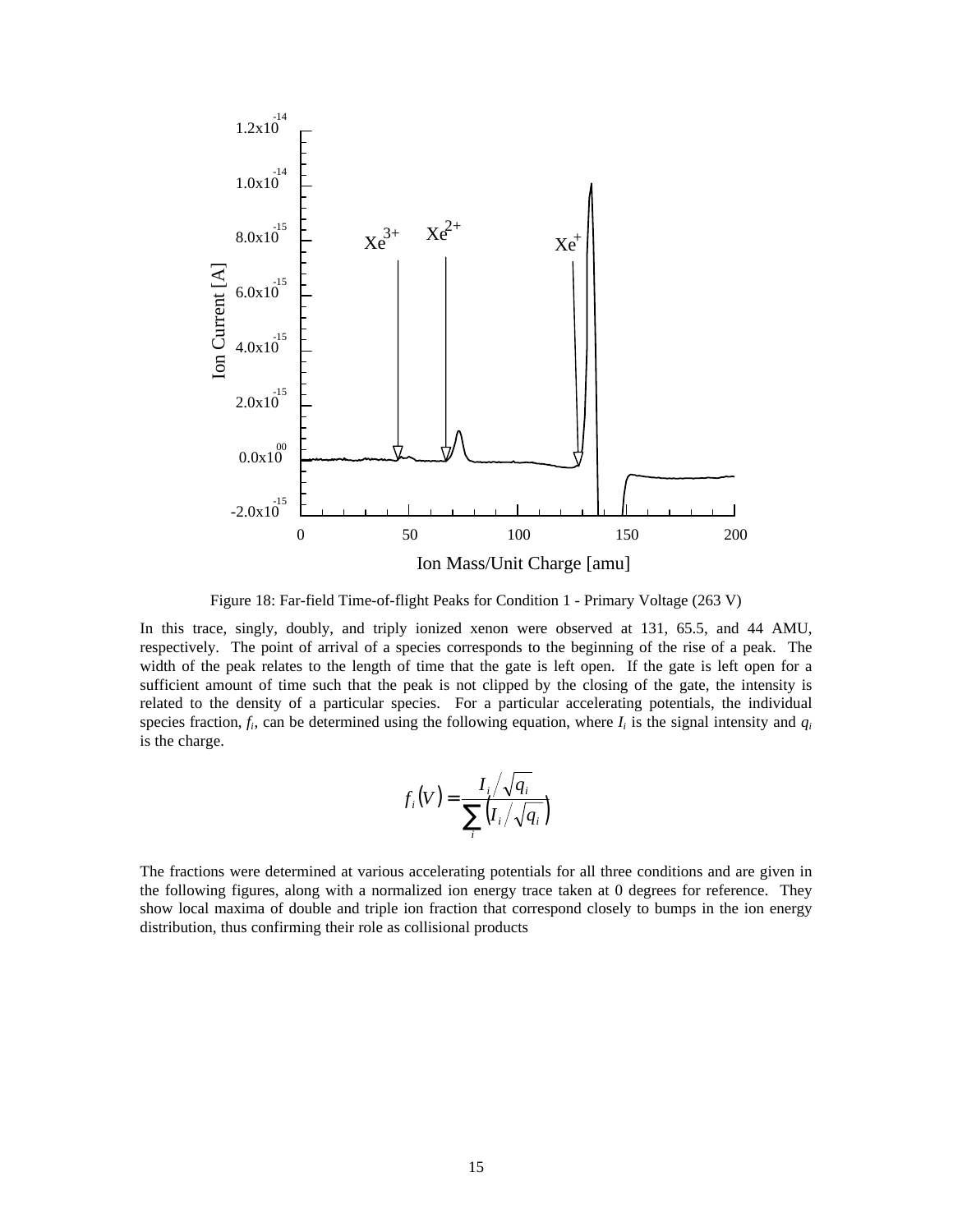

Figure 19: Far-field Ion Fractions at Condition 1 - 0 Degrees



Figure 20: Far-field Ion Fractions at Condition 2 - 0 Degrees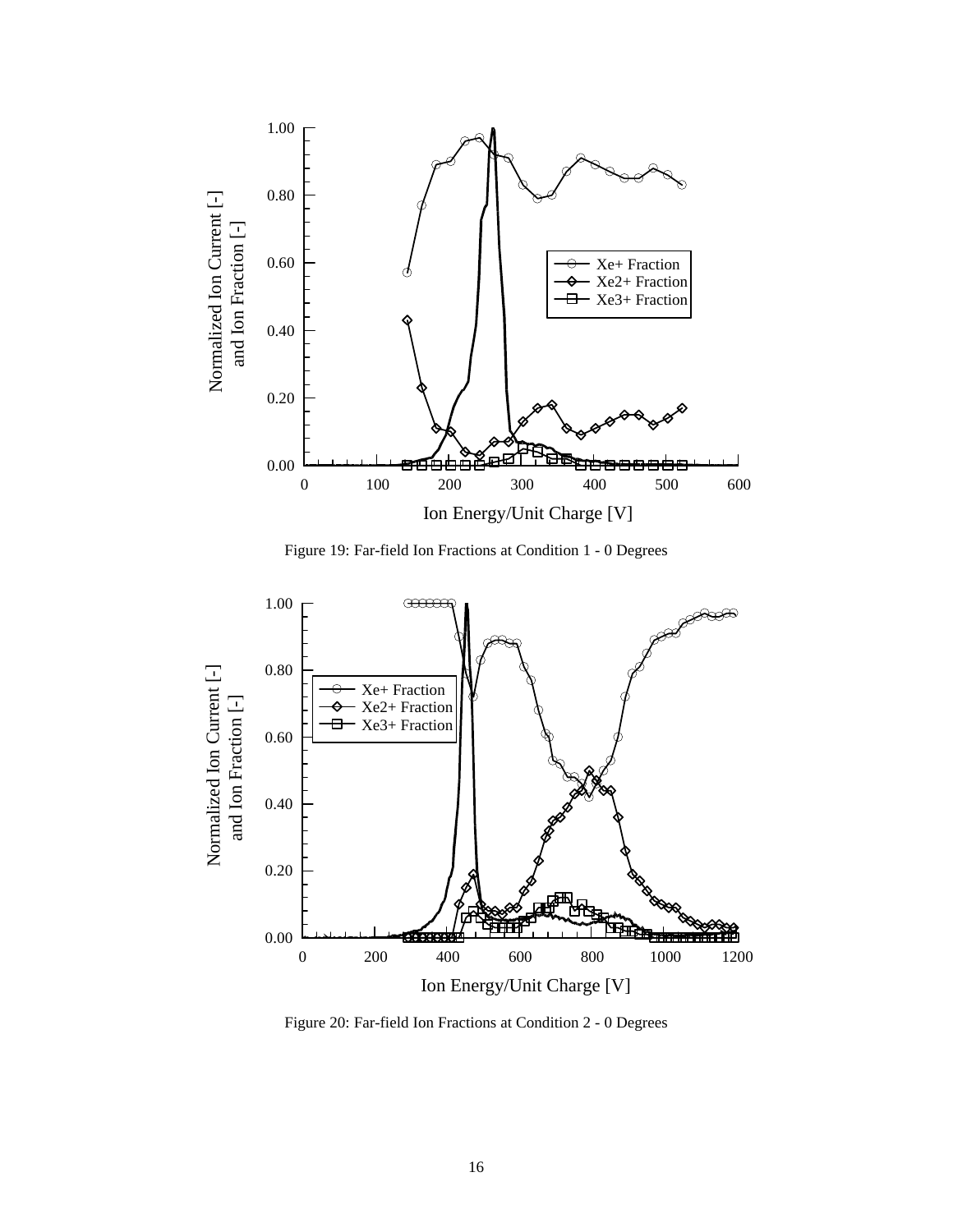

Figure 21: Far-field Ion Fractions at Condition 3 - 0 Degrees

The readings taken at Condition 3 were cut short by an experimental failure. Examining Figure 21, we see that the species fractions are dominated by singly ionized xenon. It is believed that the large anode mass flow rate required for operating the thruster at 10 A results in a highly collisional zone in front of the sampling orifice. Previous measurements of Hall thruster plumes have shown that approximately 90% of the plume is singly ionized xenon.<sup>13,17</sup> In a high collision area, beam ions will undergo ion-neutral CEX collisions that lower the plasma's overall total charge state. Collisions between neutrals and double or triple ions will depopulate these charge states in favor of singly ionized xenon. However, when singly ionized xenon undergoes a collision, it is neutralized and removed from the total beam ion population. Therefore, collisions reduce the total number of beam ions but increase the fraction of singly charged ions. This has shown that under high flow rate conditions, facility effects can artificially reduce species fractions. For this reason, along with the large amount of sputtering that occurs when the thruster is operated at 10 A, these tests were not continued.

For near-field measurements, we again present a trace of the species peaks versus mass for Condition 1 at the maximum of the ion energy distribution (263 V) in Figure 22. Longer gate times were necessary for these measurements to obtain a clear, non-clipped signal. The gate time is short enough, however, to allow for species differentiation. In addition to the singly, doubly, and triply ionized xenon that was detected in the far field, we detect the presence of a peak at 32 AMU. This could correspond to two different species: quadruply ionized xenon or ionized oxygen molecules. However, in our near-field ion energy measurements we detected CEX peaks at 1.33X and 4X the primary discharge peak, which correspond to quadruply ionized xenon. Additionally,  $O_2^+$  is expected to be very uncommon since it would have to survive being ingested, ionized, and accelerated by the thruster without dissociating. Thus, there are two measurements that act as independent confirmation of the presence of  $Xe^{4+}$  in the plume. Collisions that remove quadruply ionized xenon from the system are greater in number than those that produce it. Therefore, by the time a sample is taken 75 cm from the thruster, almost all of the quadruply charged xenon has been converted to a lower charge state ion or neutral, increasing the fraction of these other ions in the process.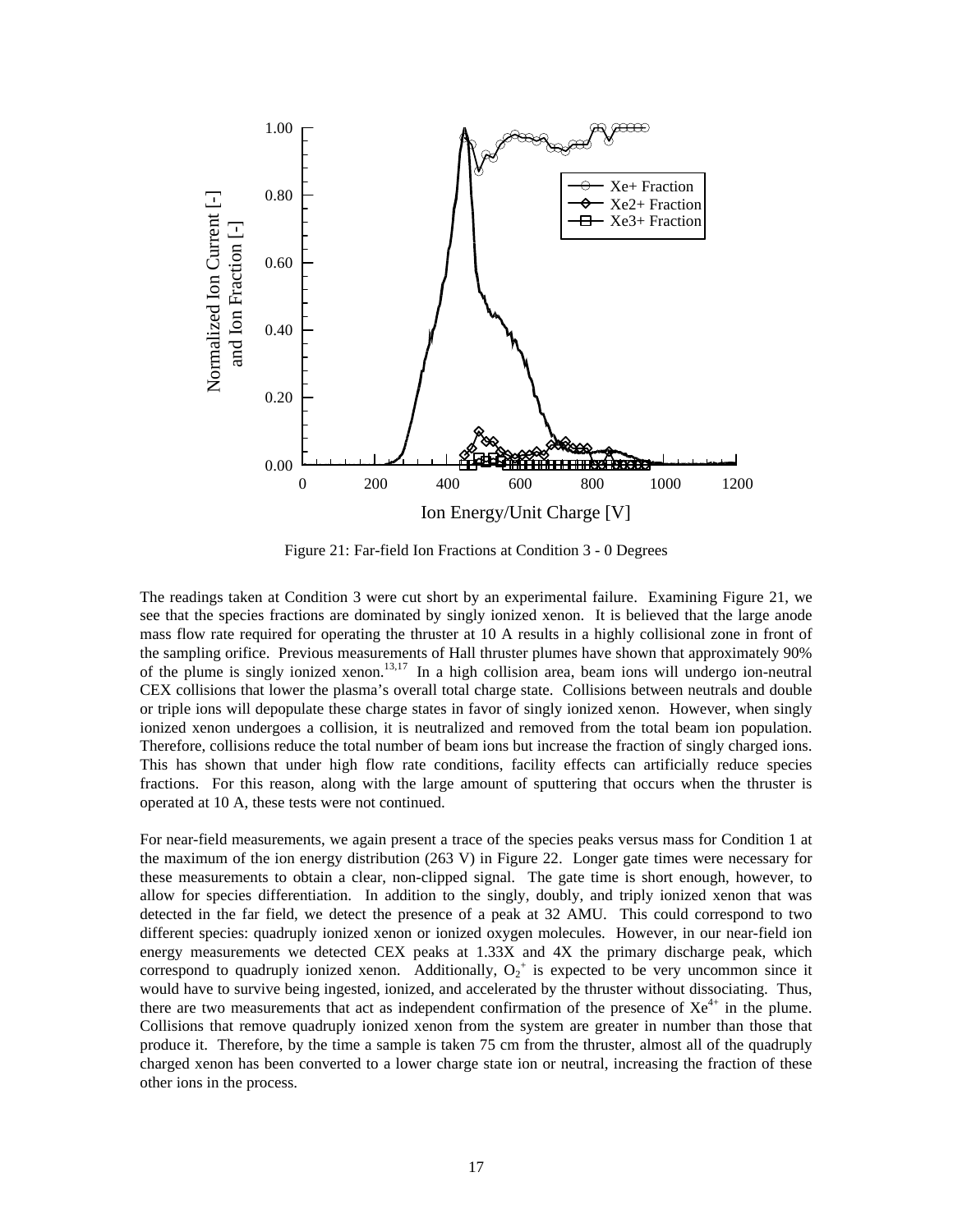

Figure 22: Near-field Time-of-flight Peaks for Condition 1 - Primary Voltage (263 V)

Figure 23 and Figure 24 provide the near-field ion fractions for a range of acceleration voltages at Condition 1 and Condition 2, respectively. Again peaks in the multiply charged species closely correspond to ion collision peaks.



Figure 23: Near-field Ion Fractions at Condition 1 - 0 Degrees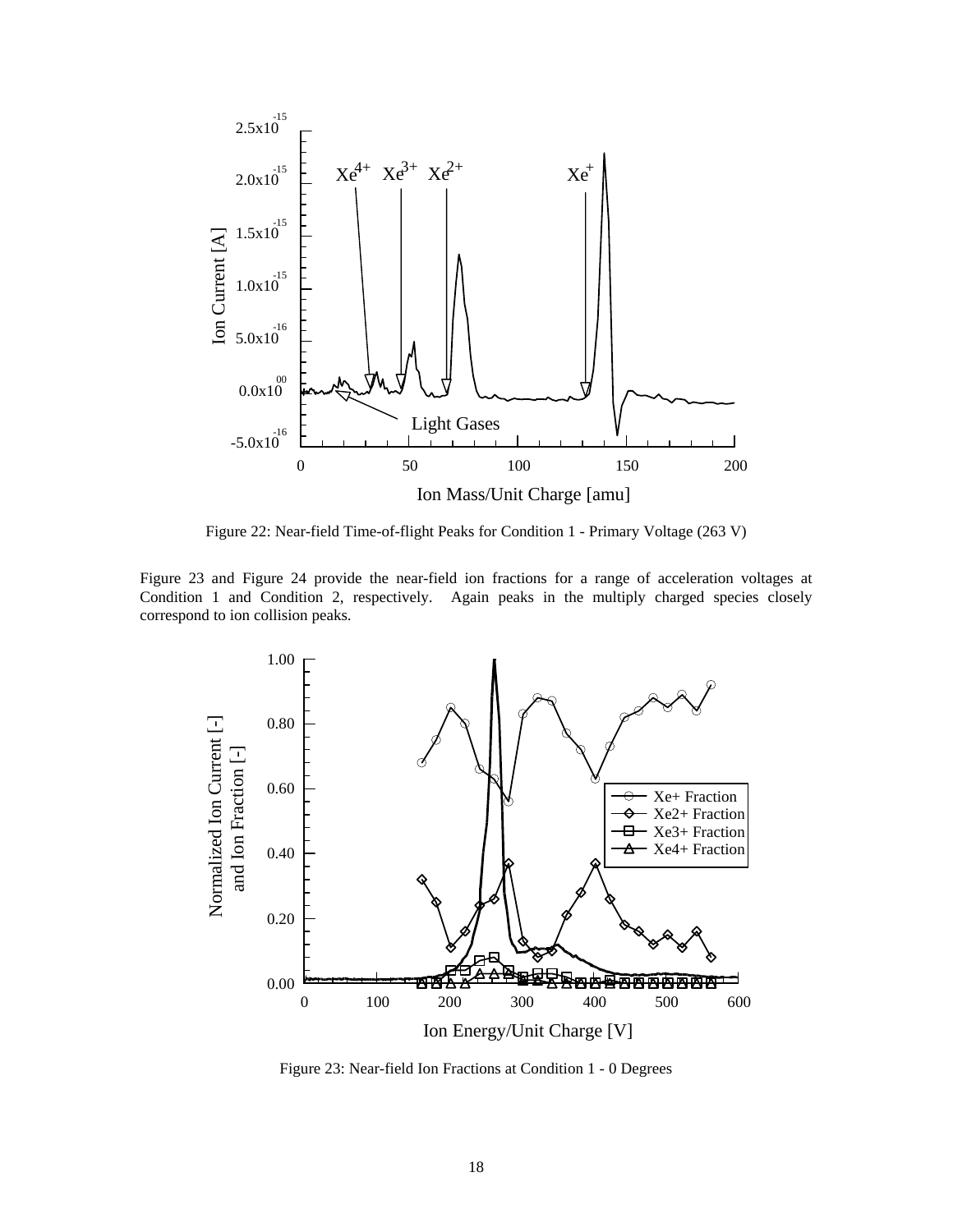

Figure 24: Near-field Ion Fractions at Condition 2 - 0 Degrees

### **DATA ANALYSIS**

There are three primary variables examined in ion energy measurements: power, angle, and sampling location. The effects of changes in these variables will now be discussed.

Examining the changes between the thruster operating conditions, we see very similar trends between Condition 1 and Condition 2, the two cases at 5.5 A (total flow of 64 sccm). The changes in structure with angle are nearly identical. For Condition 3, at 10 A (111 sccm), the distributions are much broader in the far field. Since there is more propellant, the background pressure of neutral xenon in front of the thruster will be higher, thus increasing the amount of collisional broadening. However, the overall variation with angle is still fairly consistent with the lower discharge current conditions. The primary driving force in altering these distributions is change to the thruster's magnetic field. When the operating condition of this thruster is changed, the electromagnet coil currents are also changed. The values used for the electromagnet currents were determined during performance measurements, and were set to minimize discharge current (thus maximizing efficiency). It is presumed that altering the intensity of the magnetic field in this way also results in an alteration of the shape of the magnetic field. Thus, unlike a commercial thruster, the P5 has not undergone magnetic field optimization for the plume shape.

In presenting the changes in ion energy distribution with angle, an attempt to divide the plume into several zones was made. Of course, these zones do not have finite boundaries, and the characteristics seen in them often overlap, thus the zones are created for the purpose of clarity. The angular boundaries of these zones are different for the different operating conditions.

In the far field, the first zone is the primary discharge region near 0 degrees, as seen in Figure 7. The ions accelerated in this manner are those created by collisions with electrons trapped around radial or near-radial magnetic field lines in close proximity to the end of the discharge chamber. In other words, these are the ions that are desired in a Hall thruster, which create a majority of the useful thrust. The intensity of peaks in this zone are the highest, thus a majority of propellant ions are concentrated in this zone.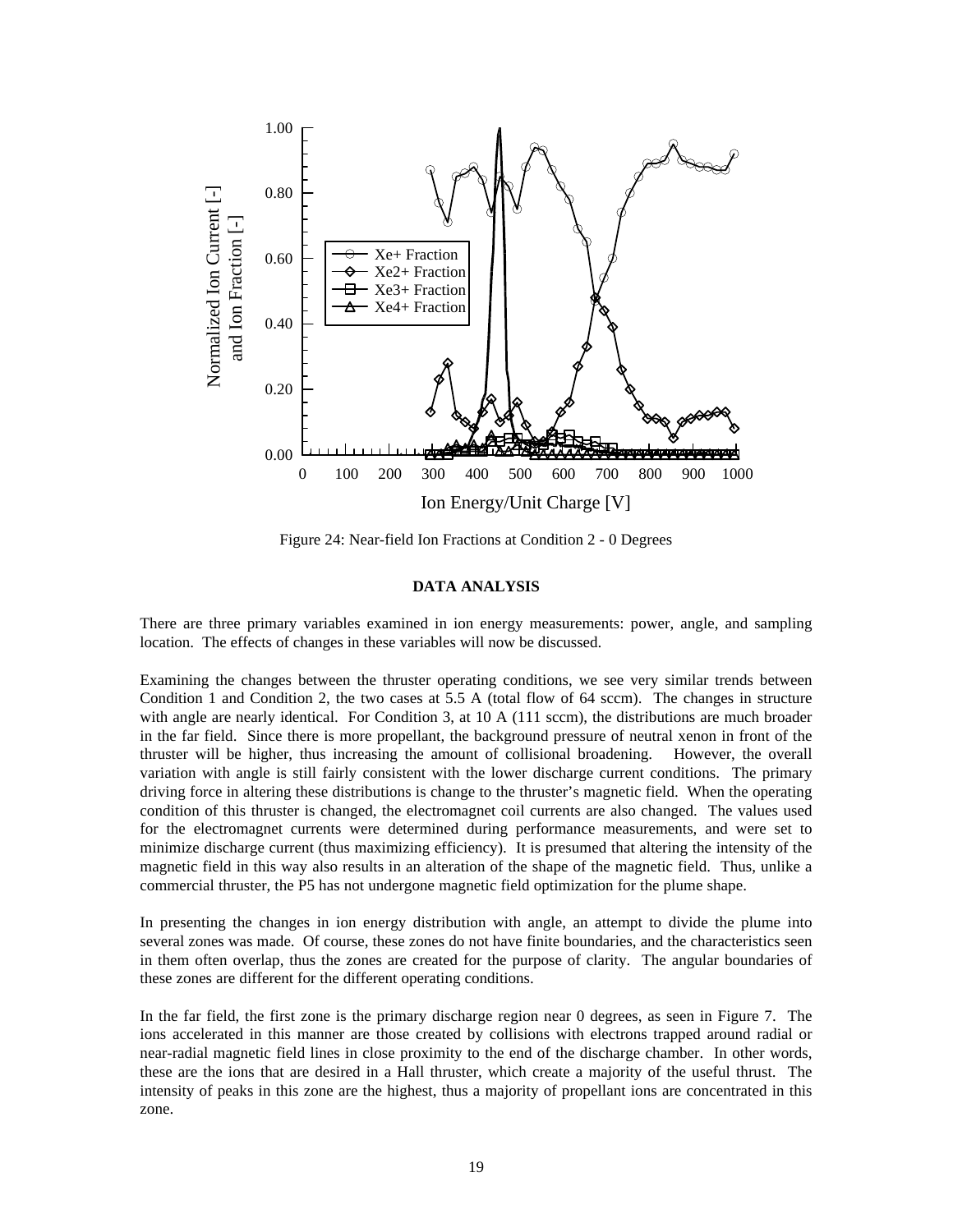Next in the far field is a low energy region, typically extending from 40 to 70 degrees, with ions that have energy/charge ratios less than the primary peak shown in Figure 9. They do not, however, have voltages or other characteristics that correspond to CEX collisions. It is conjectured that these ions are accelerated outside of the discharge chamber, by electric field lines parallel to magnetic field lines with significantly greater curvature than those in the primary discharge region. Magnetic field lines in a Hall thruster serve essentially as lines of equipotential, with electrons being preferentially trapped by the strongest magnetic field lines – which are designed to be those radial to the Hall thruster (where the primary discharge region ions are created and accelerated). Progressing outward from the discharge chamber, the electric potential drops and the magnetic field lines obtain greater curvature. Thus, they accelerate ions at off-centerline angles with voltages significantly less than the discharge voltage (the distribution of ions accelerated near  $0^{\circ}$  from these field lines is overwhelmed in the measurements by ions from the primary discharge region). As will be explained in the near-field section, it is thought that these ions originate from the far side of the discharge chamber and are accelerated inward, across centerline. When these crossover ions encounter regions of higher plume density, we see large numbers of CEX collisions. These lead to significant broadening of the ion energy profile at high angles, which is shown in Figure 26 through 28.

The next two regions, where the profile returns to a centerline-like shape followed by a CEX region, are the most puzzling. In both these regions ions are accelerated by the same potential that the primary discharge regions ions are, but at a large angle. It is theorized that the field lines that produce the primary discharge ions are not completely linear, but instead have a sharp curvature on the inward side of the discharge chamber. Ions created in this region will be accelerated normal to the field lines, thus creating ions that experience the same accelerating potentials as centerline ions but are directed in the range of 60 to 80 degrees with respect to centerline. As the angle is increased toward 90 degrees, these ions encounter the acceleration region on the opposite side of the discharge chamber, undergoing large numbers of CEX collisions.

Beyond 90 degrees, we see a small region of low energy ions. These are created along magnetic field lines with very large radii, such that they curve beyond 90 degrees and accelerate the ions backwards with respect to the desired thrust vector. The energy of these ions is low, since they were created along a field line relatively far outside the discharge chamber.

One of the surprising results of this study was that there did not appear to be any ions at angles significantly beyond 90 degrees. King found ions at 180 degrees, directly behind the thruster.<sup>13</sup> However, examining the SPT-100, we note that the magnetic pole pieces are designed to minimize mass and thus are – wherever possible – narrower than the magnetic cores. The P5 was designed with extra wide pole pieces (see Figure 1) to minimize magnetic field leaking. These pole pieces act as a shield that prevents ions from flowing backward

In the near field we see, as expected, the primary discharge region near centerline (see Figure 12). Going outward in the plume, we do not see the low energy region that was seen in the near field. However, looking at the thruster orientation, we realize that with the sampling orifice centered on the annular discharge chamber (see Figure 5), ions from the far side cannot enter the orifice, except at high angles. Thus the crossover low energy ions are not seen because they do not enter the orifice. What we see instead are higher angle inwardly directed particles, those that are responsible to the return to centerline and CEX regions in the far-field as seen in Figure 9 at 75 and 85 degrees, respectively. These result in ion energy distributions like those shown in Figure 15 at 55 and 70 degrees. This behavior continues to dominate all the way out to loss of signal.

If the ion energy distributions observed at angles outside the primary discharge region were the result of ions travelling radially outward from the discharge chamber, then there should be very little variation in their shape, since at all angles the plasma would be undergoing CEX collisions with the uniform background neutral gas. However, if the ions are travelling radially inward, we expect much greater variation since the plasma would be encountering ions and neutrals from the other side of the annulus, the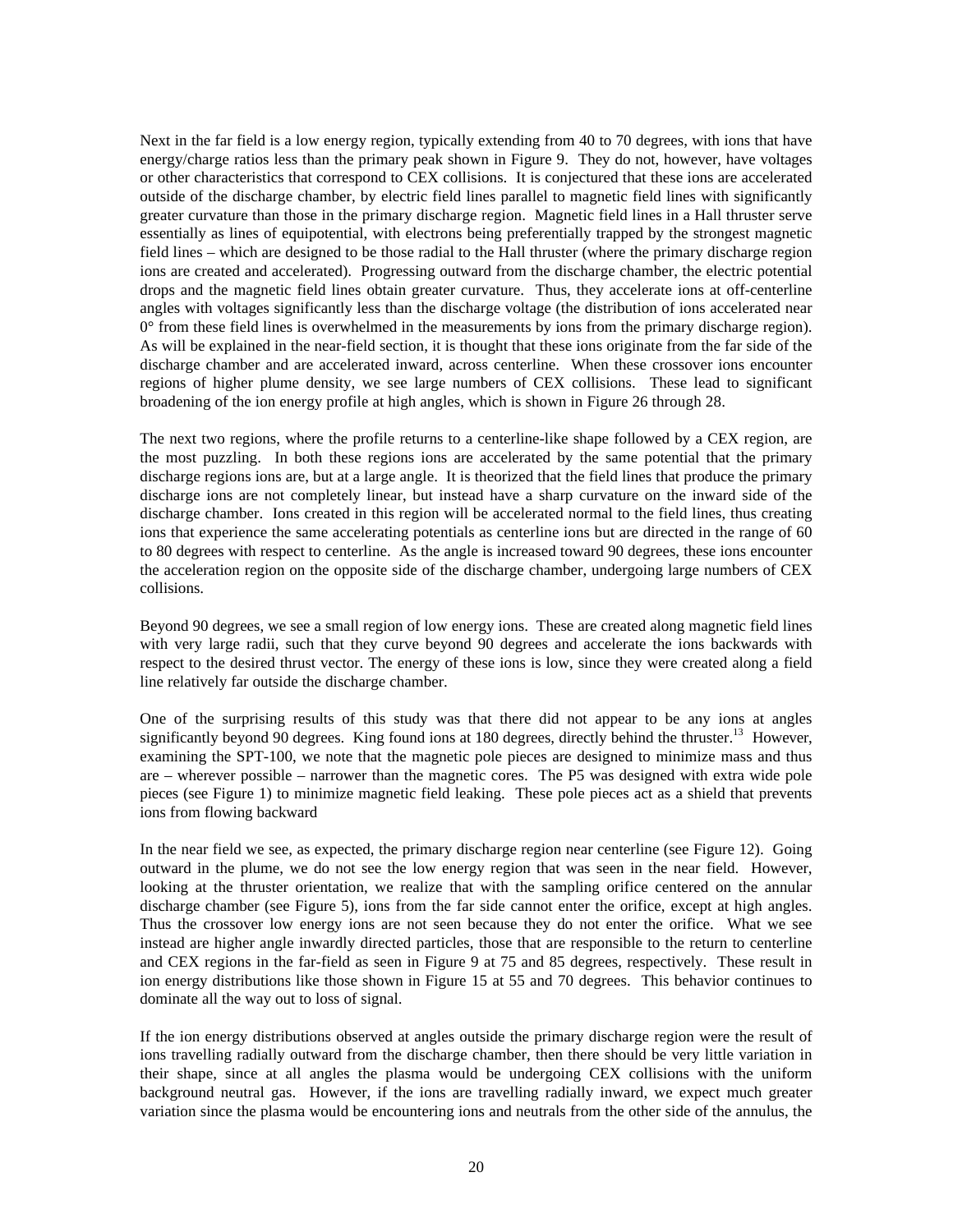density of which will increase with angle (as the beam path moves closer to the exit plane of the discharge chamber). This appears to be what was observed in this investigation. For this to be correct, however, the density must be high enough that the mean free path for ion-neutral CEX collisions is on the order of (or less than) the diameter of the discharge chamber ( $\sim 15$  cm). Measurements taken inside of a D-55 TAL<sup>18</sup> indicate pressures on the order of 1 mTorr for equivalent flow rates. Calculations for the P5 also indicate a neutral pressure of approximately 1 mTorr based on a neutral temperature of 1000 K and a neutral velocity of 300 m/s. At these pressures, the ion-neutral CEX collision mean free path<sup>19</sup> was determined to be 5 cm. Thus, the density is high enough to support this conclusion. Therefore, as a consequence of this analysis, it appears that most of the ions produced by this thruster are either accelerated axially along the thrust vector or have an inwardly directed radial component, toward thruster centerline. This conclusion is supported by Langmuir probe measurements taken inside the discharge chamber by Haas using a high speed reciprocating probe.<sup>10</sup> These measurements show plasma equipotential lines that curve back toward the anode in the inner portion of the discharge chamber; and ions are accelerated perpendicular to equipotential lines. There are also two other pieces of evidence to support inward acceleration. First, visual inspection of the thruster while firing shows a plume with a single central core. This differs from other thrusters, such as the SPT-100, which demonstrate a double peaked core, corresponding to the annular nature of the thruster discharge chamber. Second, as part of this research effort an attempt was made to obtain ion energy and time-of-flight measurements in the very near field, 1 cm from the exit of the discharge chamber. Measurements were made, but operating the thruster in such close proximity to an obstruction led to unacceptable interference with thruster operation with a marked increase in thruster current. Therefore, the effort was abandoned. However, the plots that were taken in 5 mm increments across the face of the discharge chamber do show a repeatable qualitative trend toward higher intensity on the inner half of the discharge chamber than on the outer. Since, to a first approximation, equipotential lines follow magnetic field lines, these facts seem to confirm that the magnetic field structure of the P5 is such that the plume is focused inward.

When we compare individual near field ion energy traces to those taken in the far field, we see a number of differences. Figure 25 shows the 0 degree ion energy profiles for Condition 1 in the near field and far field. They have been normalized and overlaid for comparative purposes.

The first thing that we notice is that the trace taken at 10 cm is significantly narrower than that taken at 75 cm. The full width at half maximum in the near field was 22 V, as compared to 35 V in the far field. The increased width appears as low energy elastic collisions. We also see that the 1.33X CEX collision observed at 10 cm has disappeared by 75 cm. In general, elastic collisions are far more prevalent in the far field than in the near field, obscuring CEX collisions in some cases. This is as expected since for ions of the energy range found in the Hall thruster,<sup>20</sup> CEX collisions are approximately an order of magnitude more likely than elastic collisions. Thus, by sampling close to the thruster, the plume is interrogated before it has had an opportunity to undergo a significant number of elastic collisions.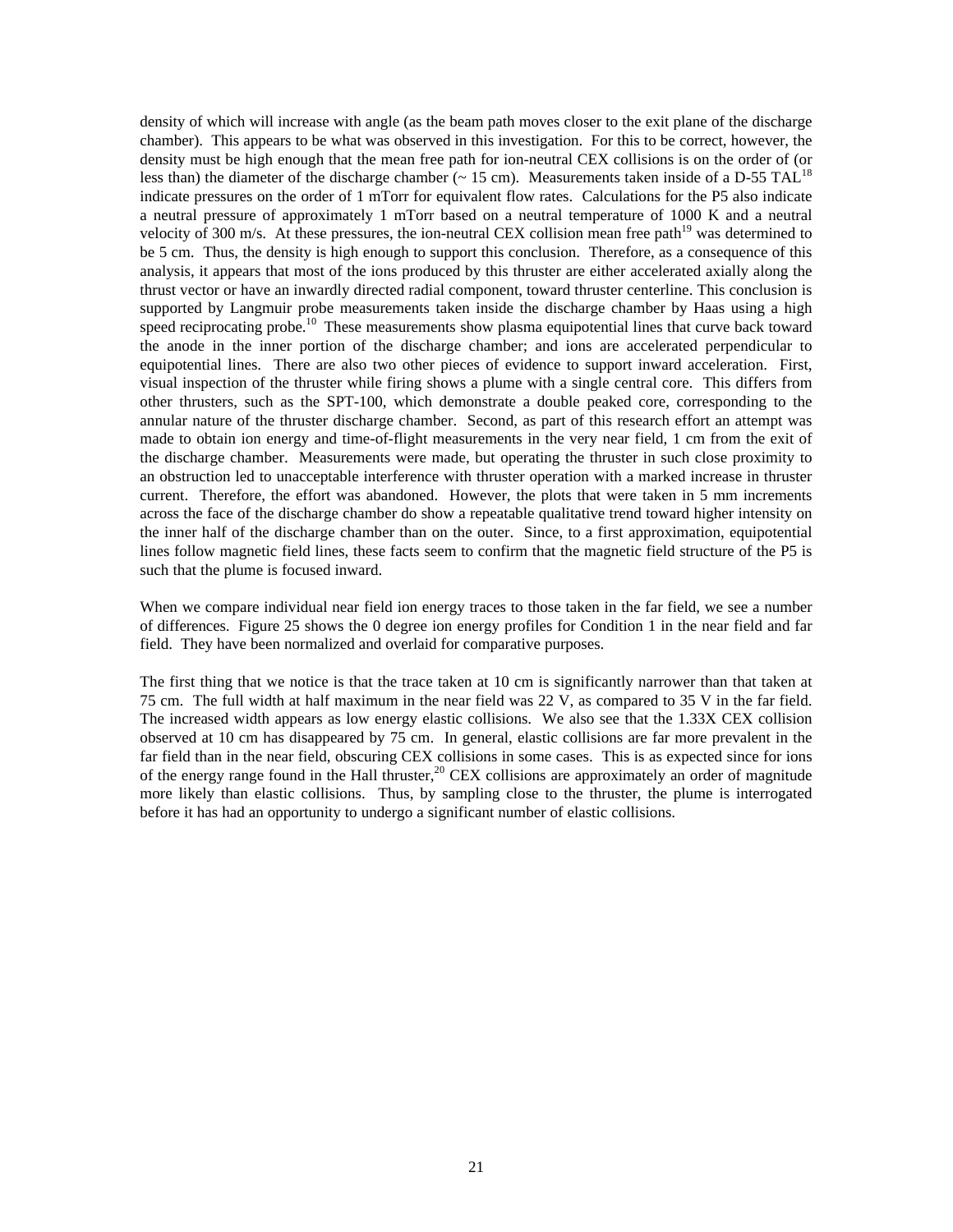

Figure 25: Normalized Ion Energy Profiles - 0 Degrees

Figures 26 through 28 show the full width at half maximum measured at near and far-field for the three conditions studied. In addition, since it is a very similar operating point, Condition 1 is compared to SPT-100 data taken by King<sup>13</sup> in Figure 26. The narrowing of these ion energy profiles compared to King's is a result of the improvements made to the chamber pumping capacity through the installation of cryopumps. With lower background pressure, the frequency of pressure broadening causing collisions is reduced and thus the profiles are narrower at low angles.



Figure 26: Full Width at Half Maximum - Condition 1 and SPT-100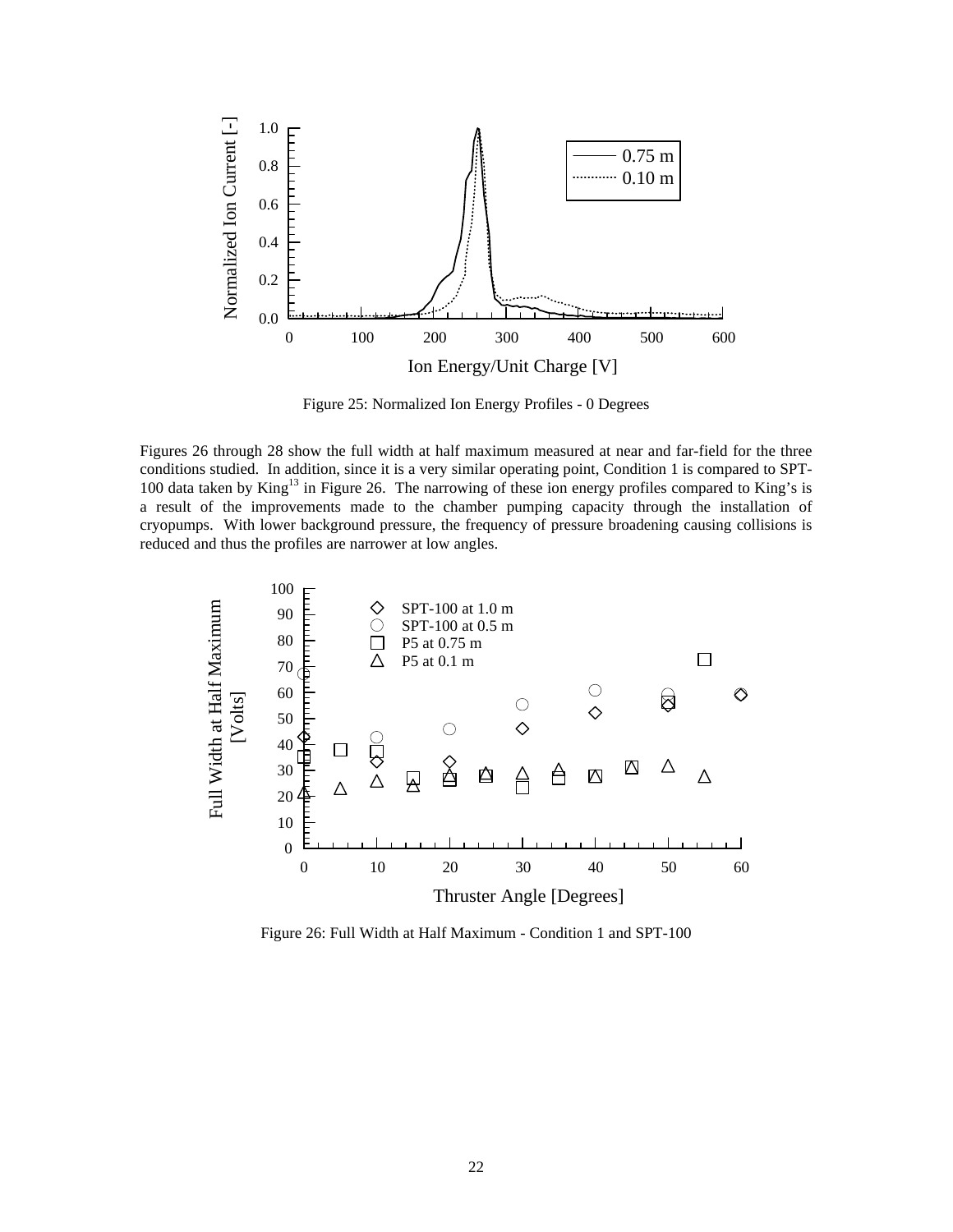



Figure 28: Full Width at Half Maximum - Condition 3

In Figure 26 through Figure 28, we see that the full width at half maximum is broadened in the far-field at low and high angles. As discussed previously, at high angles inwardly directed low energy ions crossover the centerline and collide with the flow from the other side of the discharge chamber. These collisions result in broadening of the ion energy distribution. At low angles, the conjecture was that when the thruster was firing directly toward the sampling skimmer, plasma from the thruster that does not enter the orifice impacts on the surrounding flange and is neutralized. This would represent a localized area of higher pressure neutral xenon that would cause collisions and broaden the profile. This hypothesis was checked by placing a neutral particle flux probe<sup>21,22</sup> just below the sampling orifice, perpendicular to the flow. The NPF grids were charged to repel all ions and electrons, and an uncalibrated ion gauge was used to obtain pressure changes relative to the background pressure measured by a calibrated ion gauge as the thruster was rotated inward. Figure 29 shows the change in pressure with thruster angle for Condition 1 and Condition 3 along with the background pressure for each condition (determined as an average of two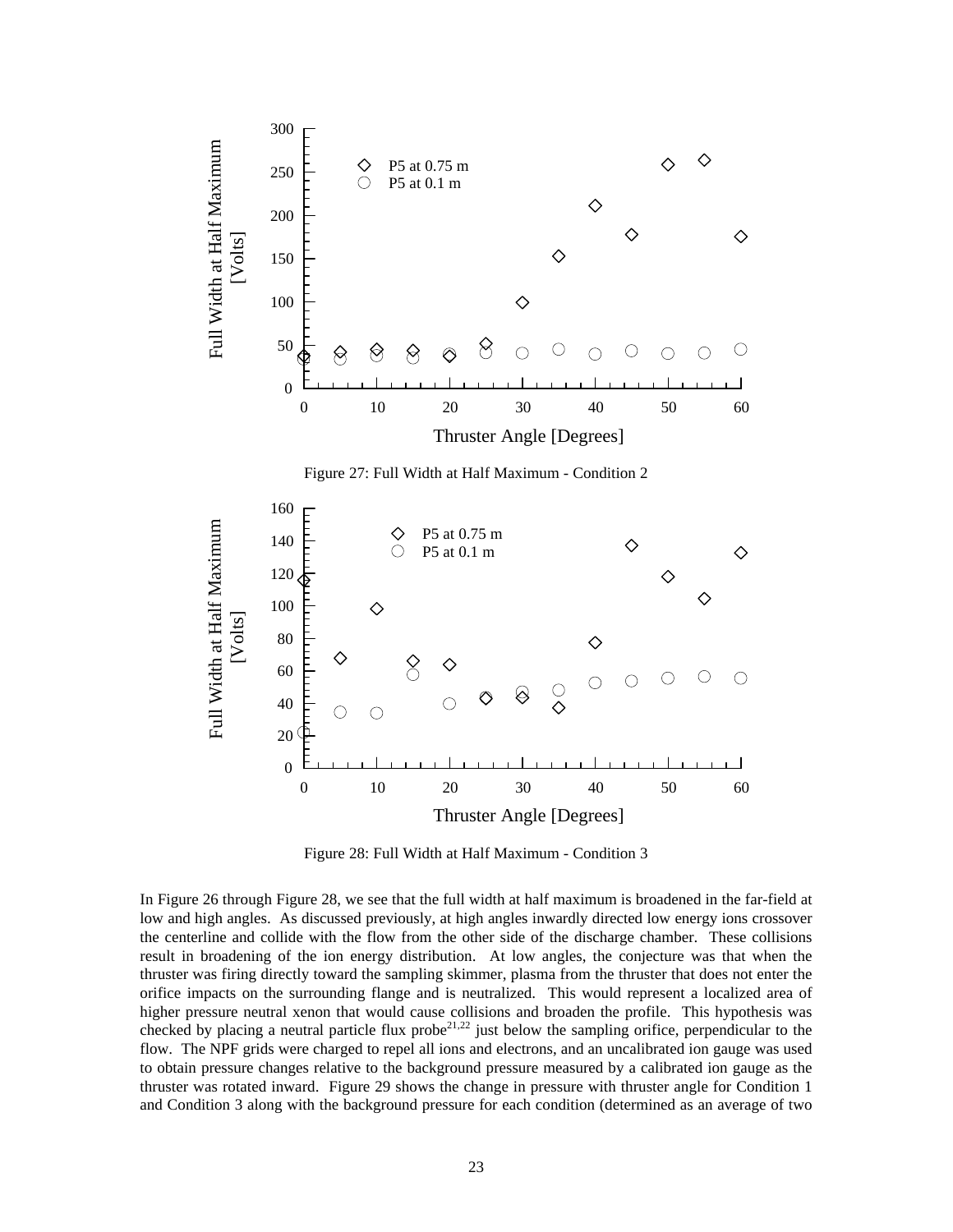ion gauges and corrected for xenon). We see a notable increase in pressure within 20 degrees of centerline, the same region where the far-field full width at half maximum measurements show broadening.



Figure 29: Pressure in Front of Far-field Sampling Orifice with Chamber Background Pressures

Therefore, based on these results, we believe that the low angle broadening in the full width at half maximum is primarily a facility effect, whereas the high angle broadening is the results of collisions caused by crossover flow.

#### **SUMMARY**

In summary, we have used ion energy diagnostics and time-of-flight mass spectroscopy to show the evidence of singly, doubly, triply, and quadruply charged xenon within the plume of the P5. We have used measurements of the ion energy distribution at various angles and axial locations to determine the ion acceleration structure of the thruster and show that the shape and magnitude of the magnetic field drive this structure, focusing the plasma inward. Finally, we have seen that sampling the plasma closer to the thruster gives a profile that has undergone fewer changes as a result of collisions within the plume and with background neutrals within the test facility.

# **FUTURE WORK**

In order to operate the MBMS, the thruster is positioned very close to the end cap of the LVTF (see Figure 2). This configuration can lead to unacceptable levels of material sputtering, interference with thruster operation, and modification of data profiles at high thruster power levels. One approach to mitigate these problems is to use an extension to the MBMS as demonstrated in this work. This does have its limitations and can lead to material being back-sputtered onto the thruster. Another approach is to build a small version of the 45-degree parallel-plate energy analyzer that can be mounted on the interior of the chamber. Such a device, dubbed the Miniaturized Ion Energy Analyzer (MIEA), is currently under development at PEPL. The MIEA does not perform time-of-flight measurements like the MBMS, operating strictly as an energy analyzer. A full presentation on the probe and its capabilities will be presented at the International Electric Propulsion Conference in October 1999. Some preliminary information is provided below.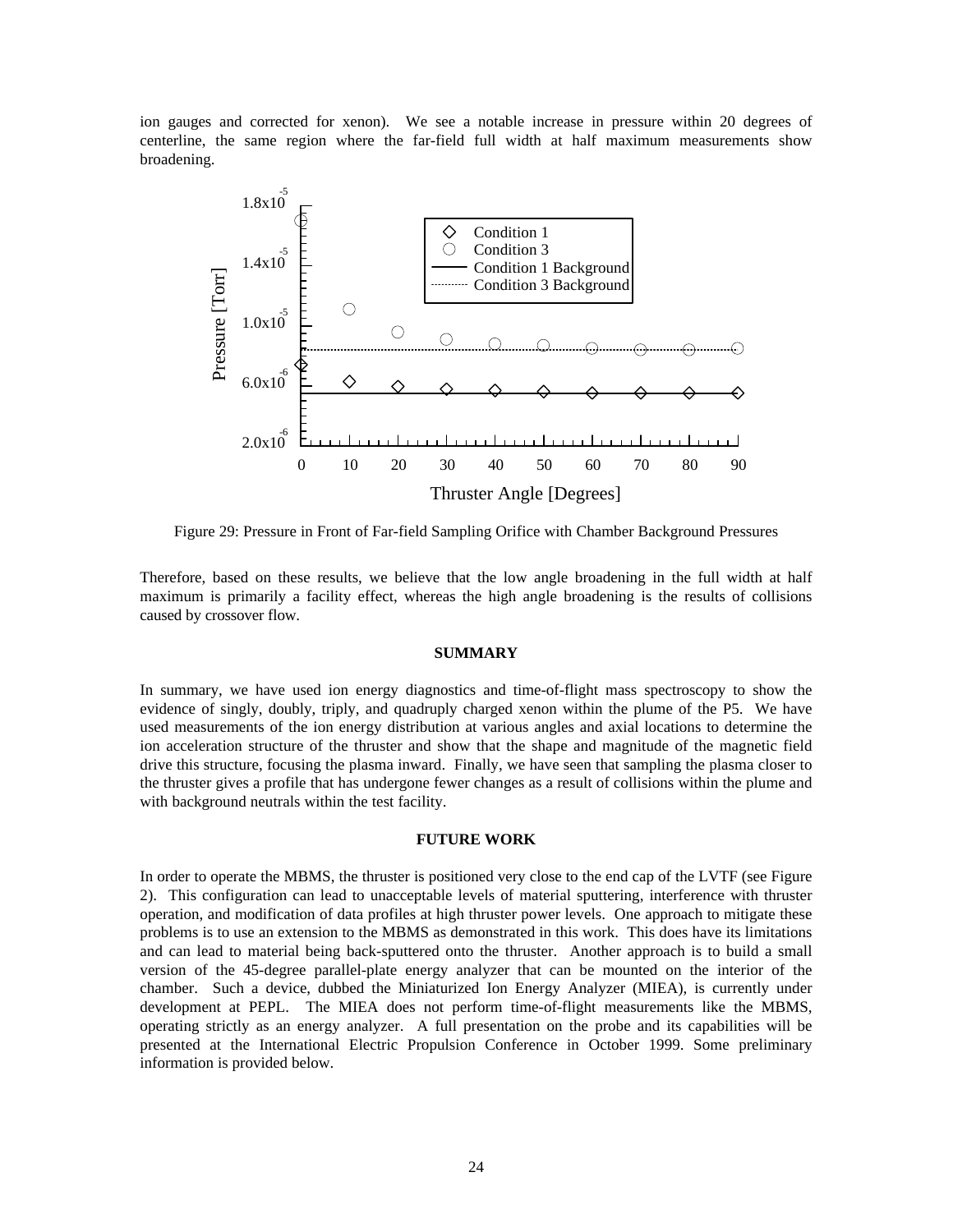A schematic of the MIEA appears in Figure 30. The probe design was driven by the need to build a small, mobile instrument that could be mounted anywhere inside a vacuum chamber. In the LVTF, this will most likely be near thruster station one, as shown in Figure 2. To achieve a reduction in probe diameter the device resolution was relaxed to 1% (the MBMS has 0.4% resolution). This corresponds to 1 mm entrance slits on the plates. The main tube that houses the plates measures 210 mm long by 38 mm in diameter. Solid Teflon rings support the plates. A Swagelok fitting leads to a turbopump that evacuates the interior. For alignment purposes, a laser is passed through the entrance orifice and out a removable alignment screw and plate. An adjustment screw allows the plates to be moved if required. As with the MBMS, a K and M Electronics model 7550m channel electron multiplier is used to measure ion current. The probe is machined from stainless steel except for the Teflon support rings and a graphite shield (not shown in Figure 30) which is used to reduce sputtering and protect the probe.



Figure 30: The Miniaturized Ion Energy Analyzer (MIEA)

Preliminary results from the probe are shown in Figure 31 for the thruster at Condition 1 on centerline, 1 m downstream of the exit plane. Ion current is normalized with the maximum recorded current in the figure. Data from the MBMS is also shown for comparison. The slit width for these tests was 2 mm, giving the device a resolution of 2.2%. The reason for this is that the 1 mm slits had not yet been manufactured via laser machining. Also, the turbopump had not yet been added. Instead, the Swagelok fitting was simply left open to the chamber. The MBMS was used to fine tune the spectrometer constant of the MIEA so that the peaks would coincide. This was done because the MIEA spectrometer constant is very sensitive to dimensional inaccuracies induced by the small size of the probe. A known source of ions will be used to formally calibrate the spectrometer constant in the immediate future. Note also that CEX collision peaks are not evident in the data collected by the MIEA. This highlights an immediate advantage of the MIEA over the MBMS. Because the MIEA is away from the vacuum chamber walls there is no pressure build-up around the thruster and the probability of an ion experiencing a CEX collision is minimized. Thus, the ion energy distributions obtained by the MIEA are thought to more accurately reflect the distribution one would encounter in the actual space environment. Finally, the FWHM for the MBMS is 29 V and the MIEA is 48 V. The addition of the turbopump should decrease this broadening which is thought to be induced by pressure build-up within the probe. These preliminary results show that the device is operating as intended and will mitigate the problems of firing the thruster into the endcap of the LVTF.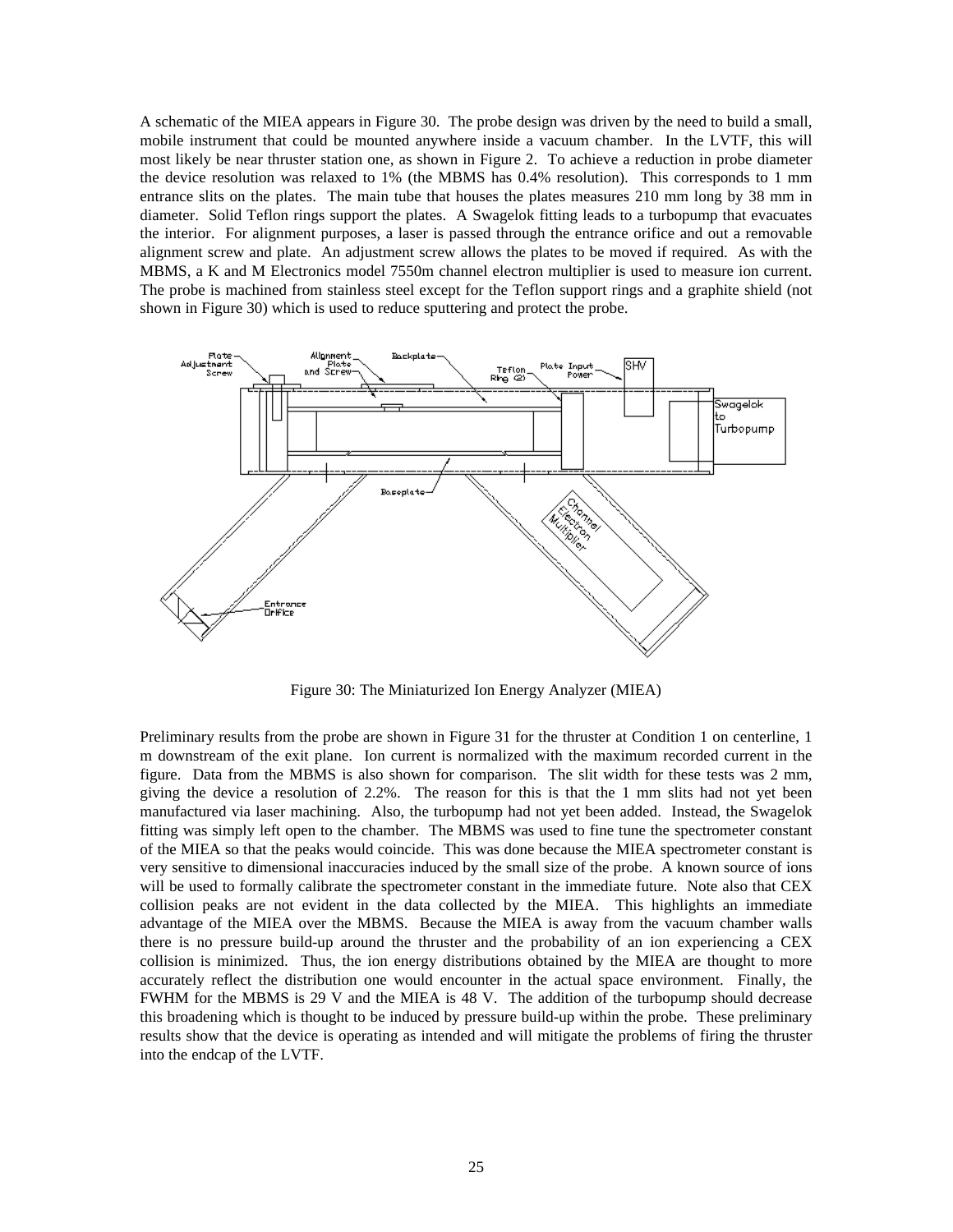

Figure 31: Initial MIEA results compared to MBMS data. Condition  $1 - 0$  Degrees  $-1$  m

## **ACKNOWLEDGEMENTS**

The research contained herein was sponsored by the Air Force Office of Scientific Research under Dr. Mitat Birkan; this support is gratefully acknowledged. The authors would like to thank the United States Air Force Research Laboratory for their assistance in the development and construction of this thruster. They would also like to thank Mr. Michael Patterson of the NASA Glenn Research Center for the loan of the Hollow Cathode Assembly used during a portion of this study. Special thanks to their fellow researchers at PEPL for assistance during experimental setup and operations and to the technician staff of University of Michigan's Department of Aerospace Engineering. Mr. Frank Gulczinski is supported by the United States Air Force Palace Knight Program.

#### **CONTACT INFORMATION**

For further information, consult the PEPL web page at: http://www.engin.umich.edu/dept/aero/spacelab/ or contact the authors via e-mail:

- Frank Gulczinski: svhs@engin.umich.edu
- Richard Hofer: richard@hofer.com
- Alec Gallimore: alec.gallimore@umich.edu

## **REFERENCES**

<sup>1</sup> Manzella, D.H., et al., "Performance Evaluation of the SPT-140," IEPC 97-059, 25<sup>th</sup> International Electric Propulsion Conference, August 1997.

<sup>2</sup> Sankovic, J.M., Haag, T.W., and Manzella, D.H., "Performance Evaluation of a 4.5 kW SPT Thruster," IEPC 95-030, 24<sup>th</sup> International Electric Propulsion Conference, September 1995.

<sup>3</sup> Tverdokhlebov, S.O., and Garkusha, V.I., "High-Voltage Mode of a TAL Thruster Operation," IEPC 97-023, 25<sup>th</sup> International Electric Propulsion Conference, August 1997.

<sup>4</sup> King, D., et al., "Development of the BPT Family of U.S.-Designed Hall Current Thrusters for Commercial LEO and GEO Applications," AIAA 98-3338, 34<sup>th</sup> Joint Propulsion Conference, July 1998.

<sup>5</sup> Haas, J.M., et al., "Performance Characteristics of a 5 kW Laboratory Hall Thruster," AIAA 98-3503, 34<sup>th</sup> Joint Propulsion Conference, July 1998.

<sup>&</sup>lt;sup>6</sup> Arkhipov, B., et al., "Extending the Range of SPT Operation: Development status of 300 and 4500 W Thrusters," AIAA 96-2708, 32<sup>nd</sup> Joint Propulsion Conference, July 1996.

<sup>&</sup>lt;sup>7</sup> Garner, C.E., et al., "Evaluation of a 4.5 kW D-100 Thruster with Anode Layer," AIAA 96-2967, 32<sup>nd</sup> Joint Propulsion Conference, July 1996.